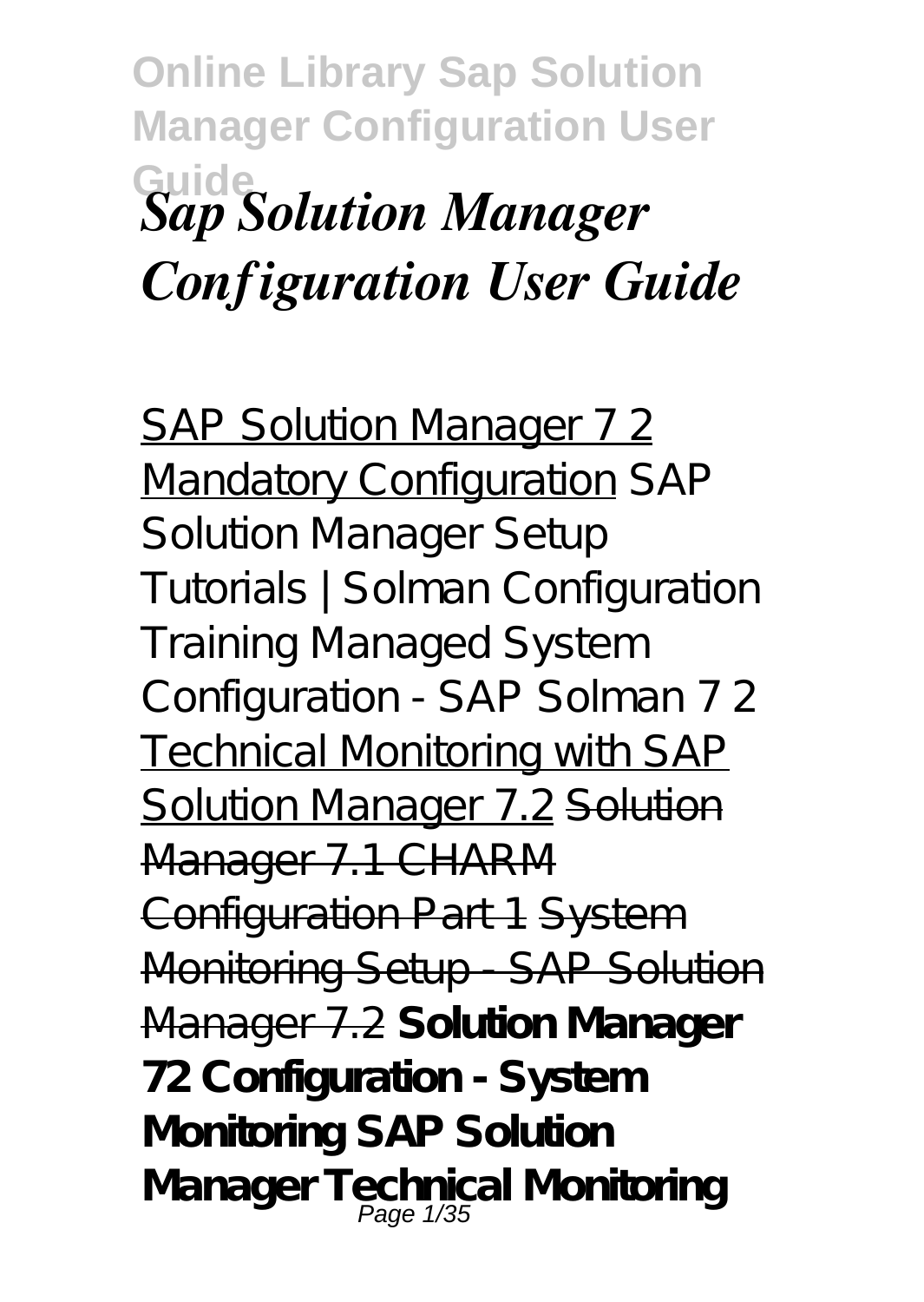**Online Library Sap Solution Manager Configuration User Guide** *Bringing Business and IT together with Change Request Management in SAP Solution Manager SAP Solution Manager Overview | SAP Solution Manager Training Videos* **Custom Code Management Setup - SAP Solution Manager 7.2** *Focused Build in SAP Solution Manager – Insights from an agile SAP S/4HANA project* SAP ASAP Methodology overview for SAP Beginners How to learn SAP with the SAP Learning Hub *Overview and Configuration of EarlyWatch Reporting* Agile Project Delivery with Focused Build for SAP Solution Manager: openSAP Page 2/35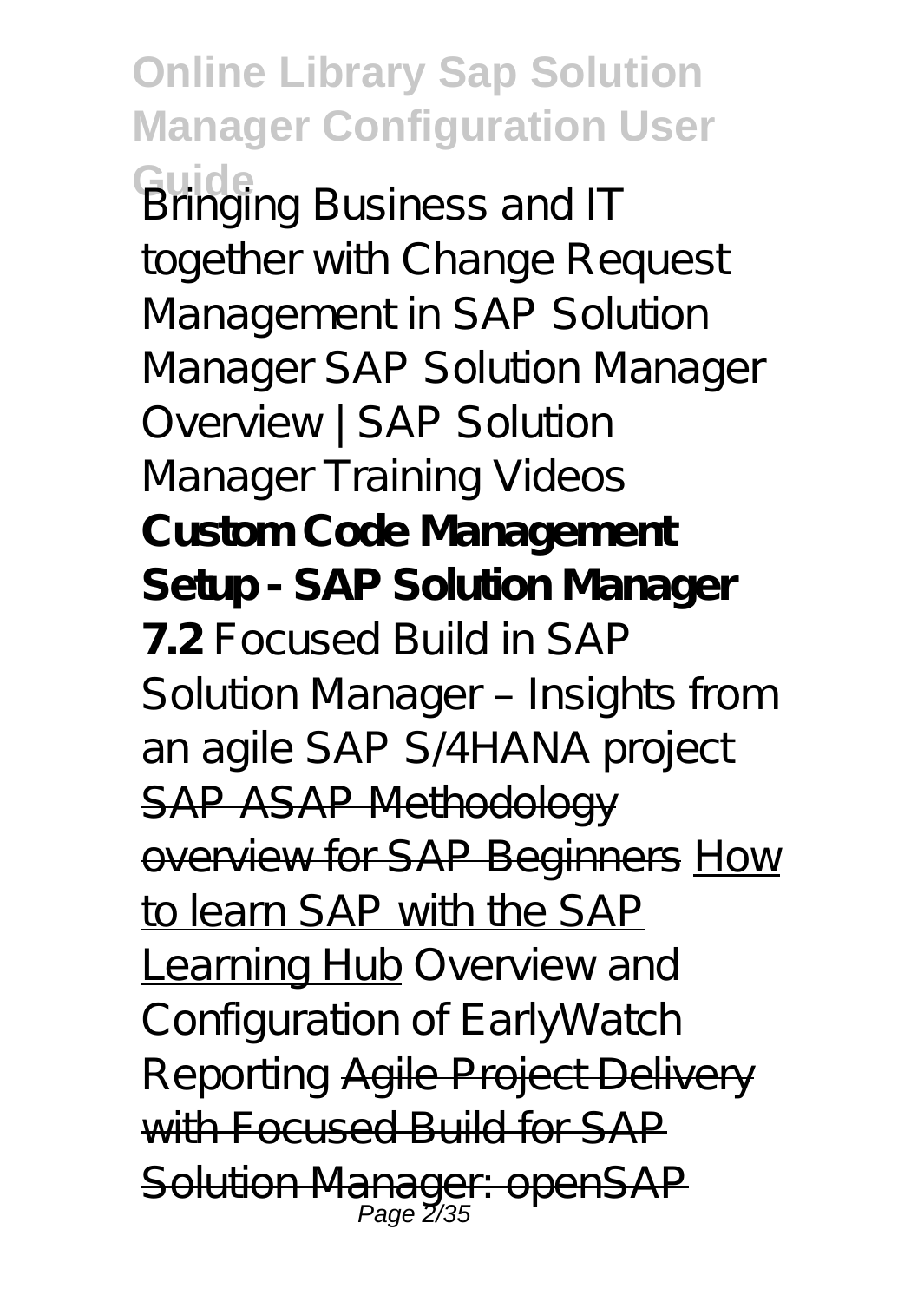**Online Library Sap Solution Manager Configuration User Guide** Course *ChaRM Demonstration* How to - Daily Monitoring Tcodes in SAP - Part 1 Focused Insights for SAP Solution Manager: how to create a dashboard *SAP SLD - LMDB Types of Integration |* Solution Manager 7.2 <del>Creating</del> an Early Watch Alert on Solution Manager 7.1 Solution Manager 7.1 CHARM Configuration Business Roles Part 1 **SAP Solution Manager Overview** CCLM Configuration in SAP Solution Manager 7.2 for Managed Systems SAP Solution Manager Overview | SAP Solman Introduction | Solman Basics Tutorials *Enable quick alerts using CCMS and the SAP* Page 3/35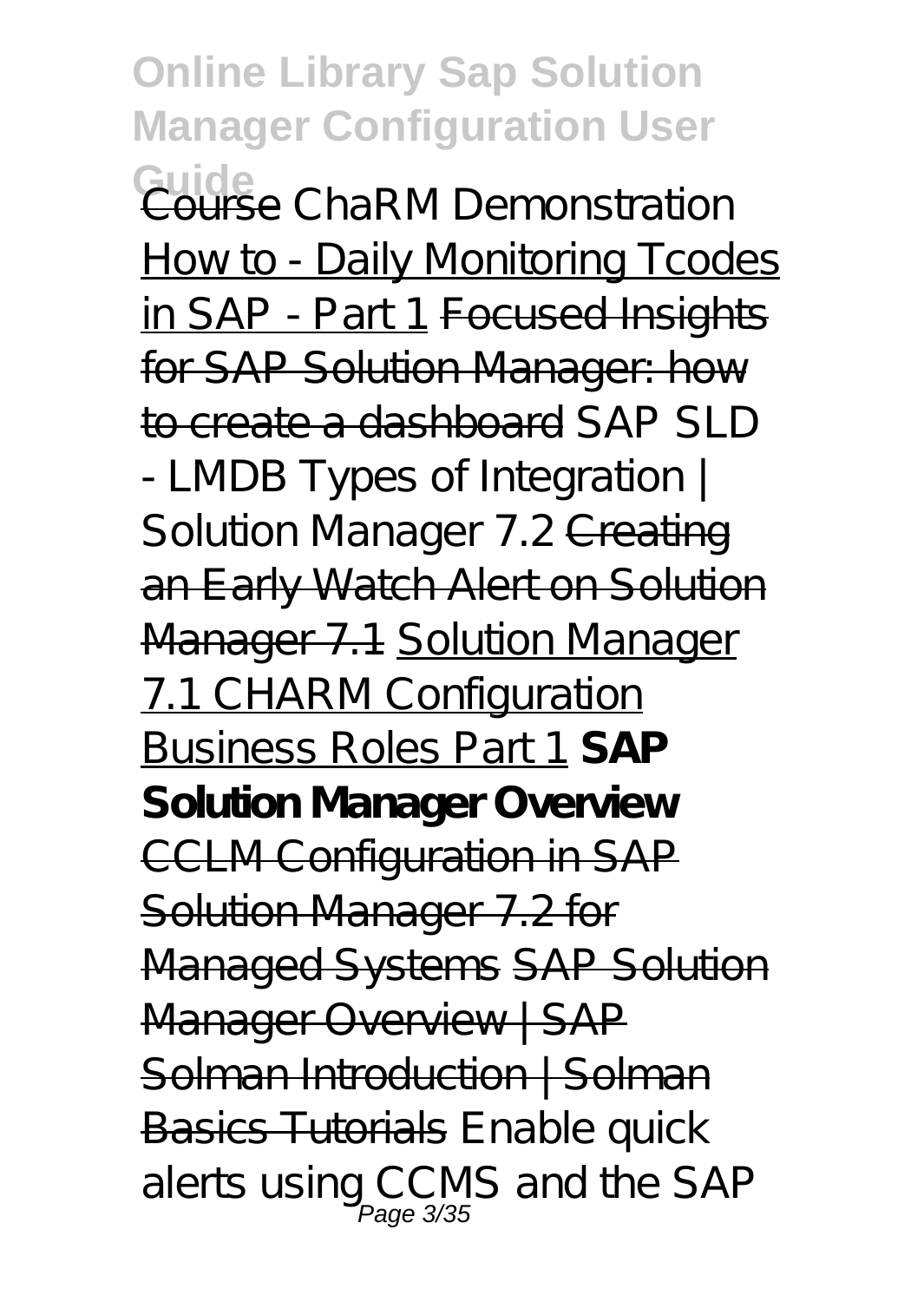**Online Library Sap Solution Manager Configuration User Guide** *HostAgent in Solution Manager 7.01 or 7.1* SOLADM (Solution Administration) - SAP Solution Manager 7.2 Part 1 *SAP Solution Manager C SM100 7208 : Latest Questions Answers and Exam Tips* SAP Solution Manager 7.2 - My Personal Top 5 Highlights *SAP Solution Manager End User Experience Monitoring* Sap Solution Manager Configuration User

As of SAP Solution Manager EhP1, there is a new, automatic, basic configuration. You can access it with transaction code SOLMAN\_SETUP. It allows an easy and fast step-by-step configuration of SAP Solution Page 4/35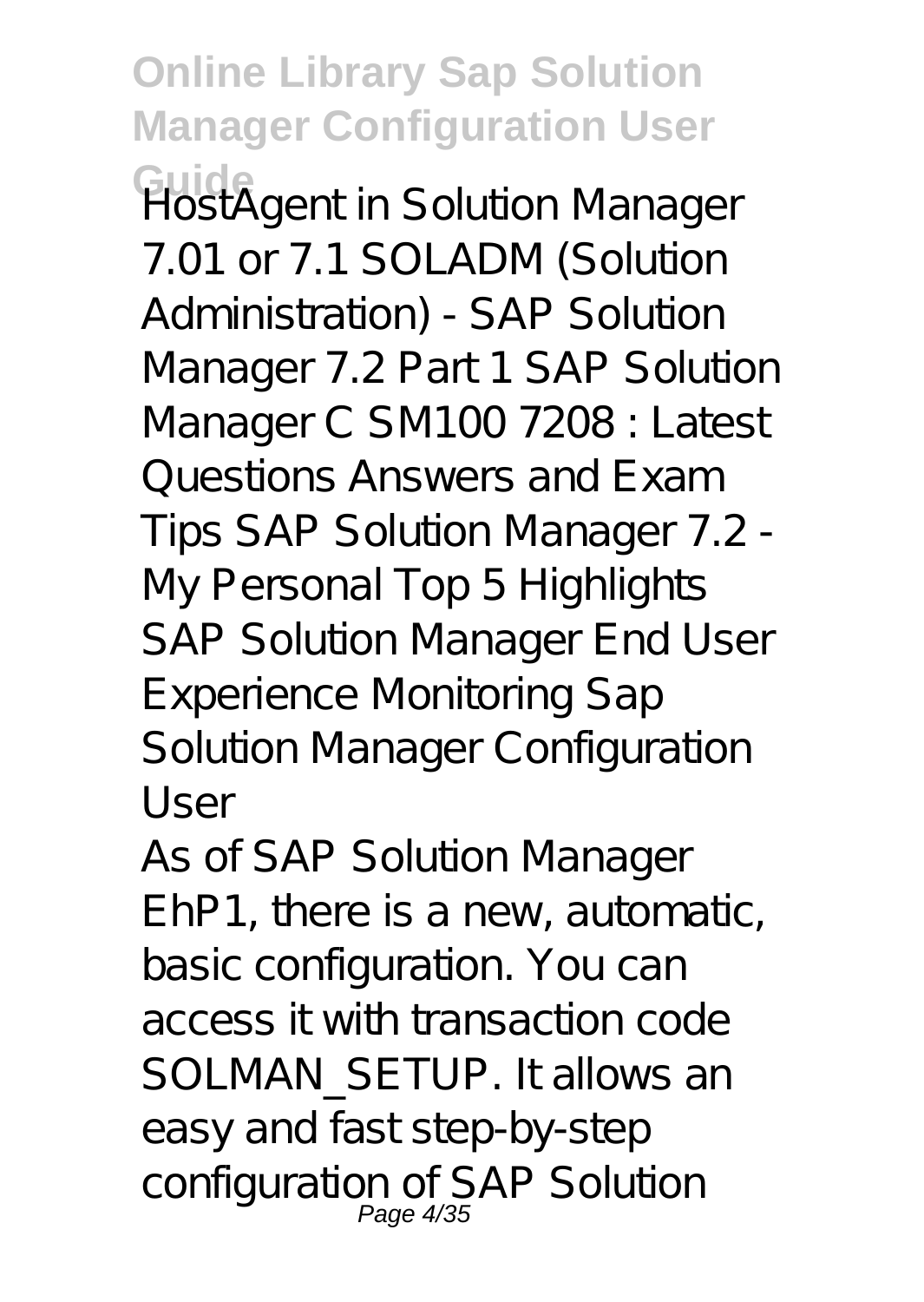**Online Library Sap Solution Manager Configuration User Guide** Manager. A guided activity leads you through the configuration steps. A lot of previously timeconsuming steps are now done automatically.

How to Use SAP Solution Manager Configuration (SOLMAN ... Solution Manager User Administration (SMUA) This tool provides you with the possibility to manage all users that are created in transaction SOLMAN SETUP at once. For more information, see Online Documentation. The roles SAP\_SM\_SMUA\_\* are used to access the SMUA tool in view Page 5/35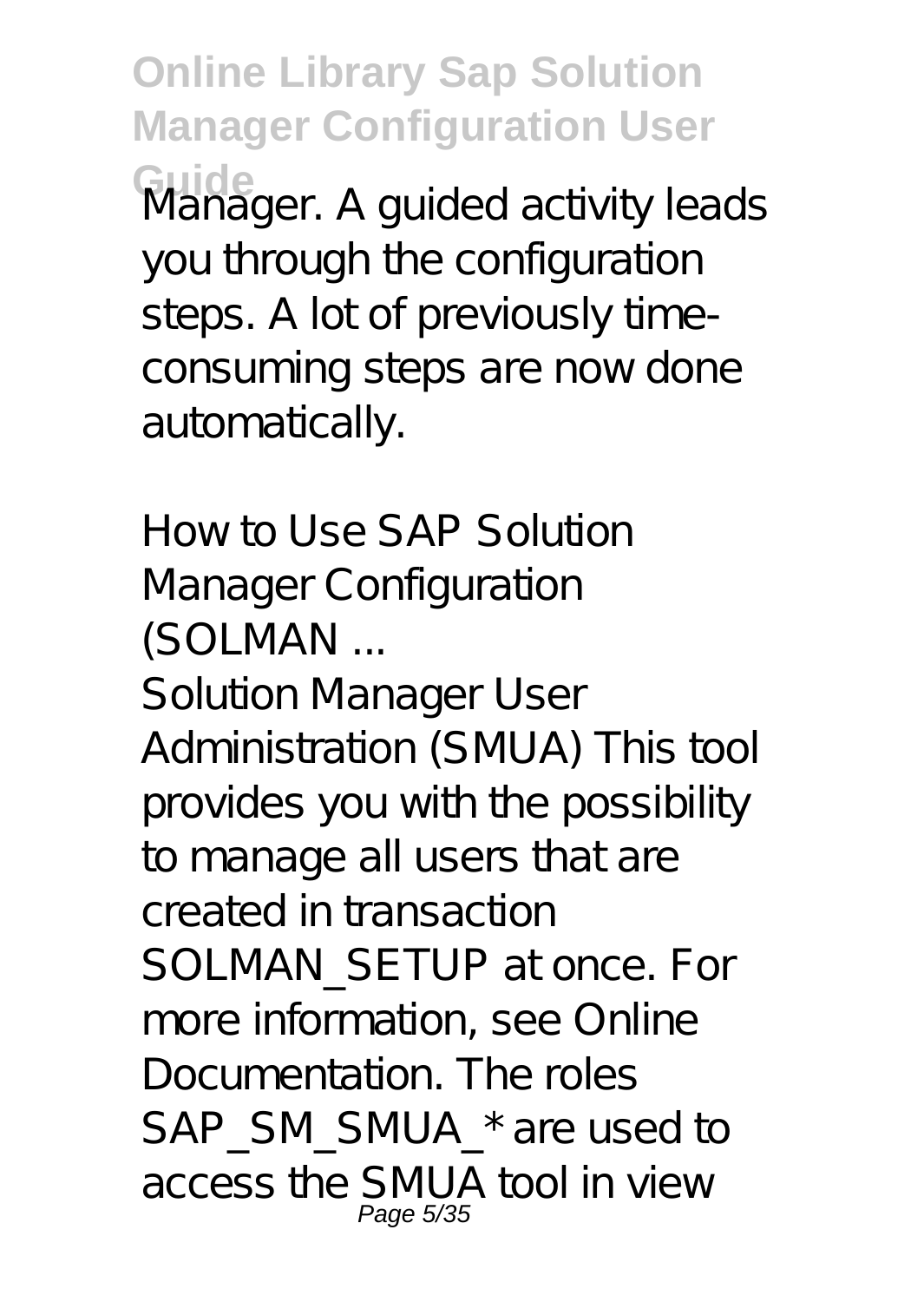**Online Library Sap Solution Manager Configuration User Guide** Users. Authorization object SM\_SMUA is contained in this role. Note

Solution Manager Administration User - SAP Help Portal Creating Configuration User Roles for SAP Solution Manager Using IMG Project ... Configuration of scenario-specific functions can involve configuration of crossscenario settings. For these functions, additional configuration roles may be needed (if you do not use profiles SAP ...

Creating Configuration User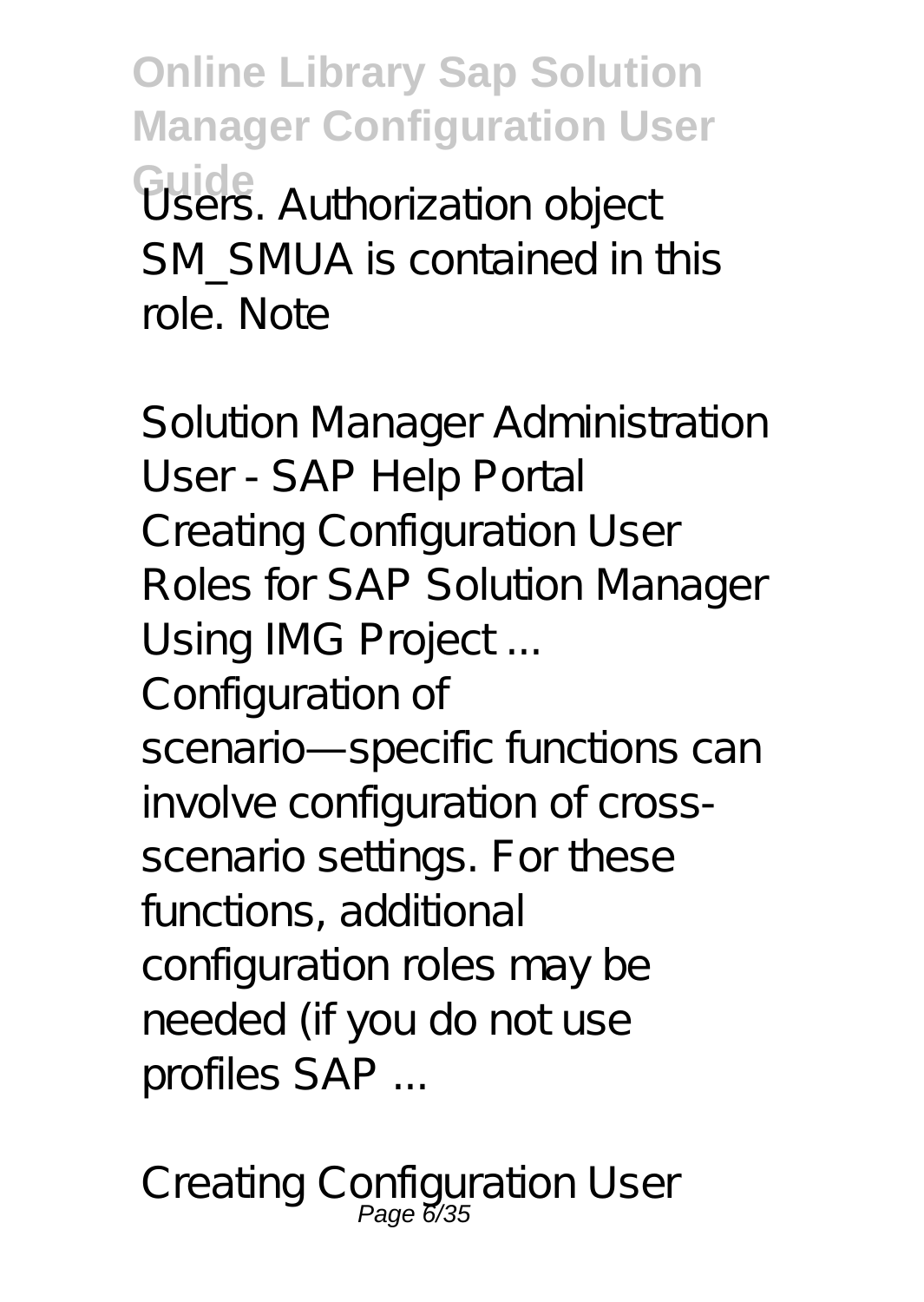**Online Library Sap Solution Manager Configuration User Guide** Roles for SAP Solution Manager

... The user SOLMAN\_ADMIN is created by the system automatically during the automated configuration procedure in transaction SOLMAN\_SETUP, or Work Center SAP Solution Manager Configuration. It is assigned a number of different roles for various purposes. SAP delivers all roles in SAP name space (SAP roles).

Solution Manager Configuration User SOLMAN\_ADMIN - SAP Configuration: Create User Created by Paul Babier on Mar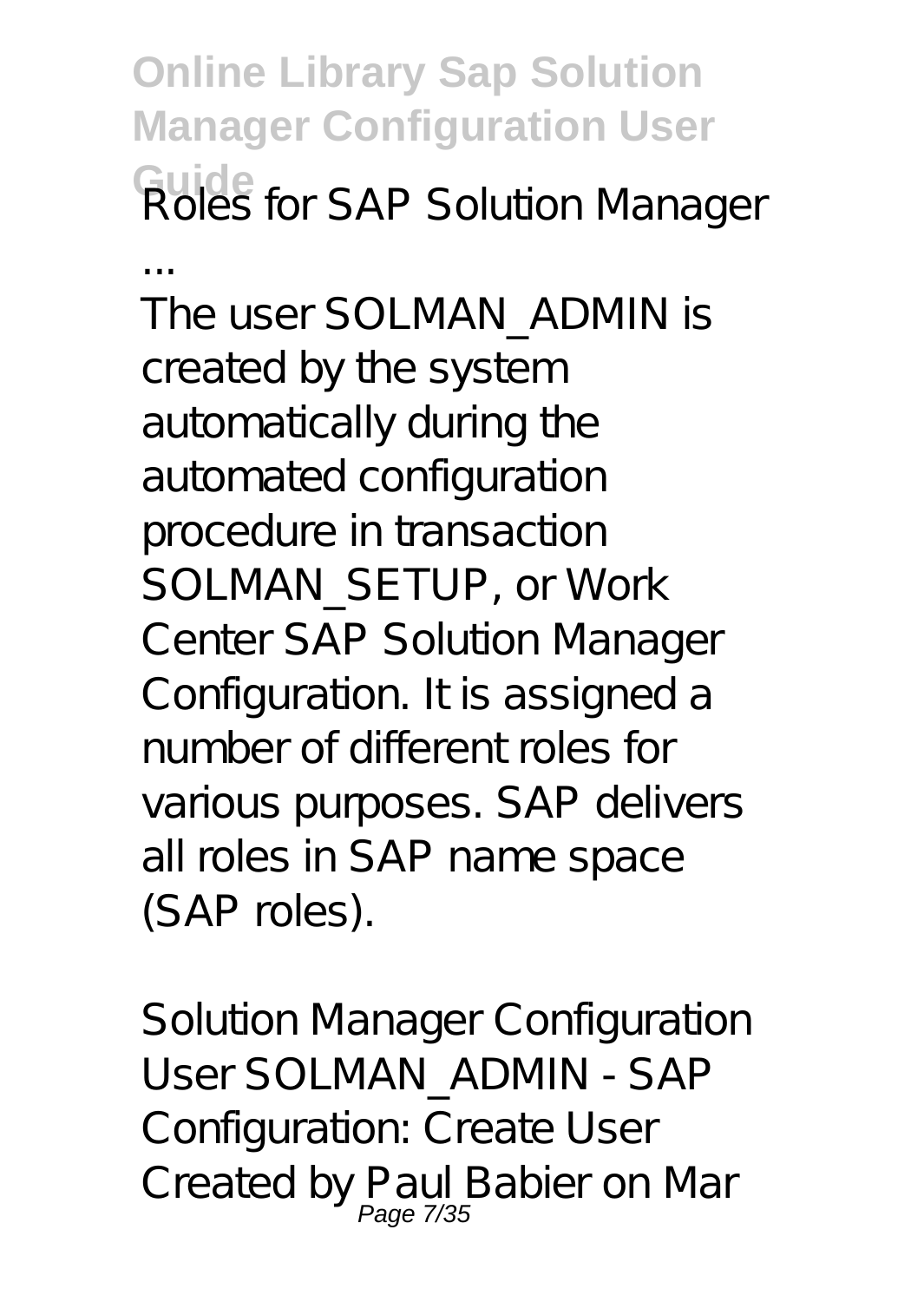**Online Library Sap Solution Manager Configuration User G<sub>2</sub>, 2016 In this step, you create** standard users in the SAP Solution Manager system, required for SAP Test Acceleration and Optimization (TAO). You can create new users or enhance existing ones.

Configuration: Create User - Solution Manager - SAP When you configure SAP Solution Manager initially, you need to create your configuration user (user type: dialog user). Per default this user is called SOLMAN\_ADMIN. You can use the default user name, but you can also use any other user name. You can use this user for Page 8/35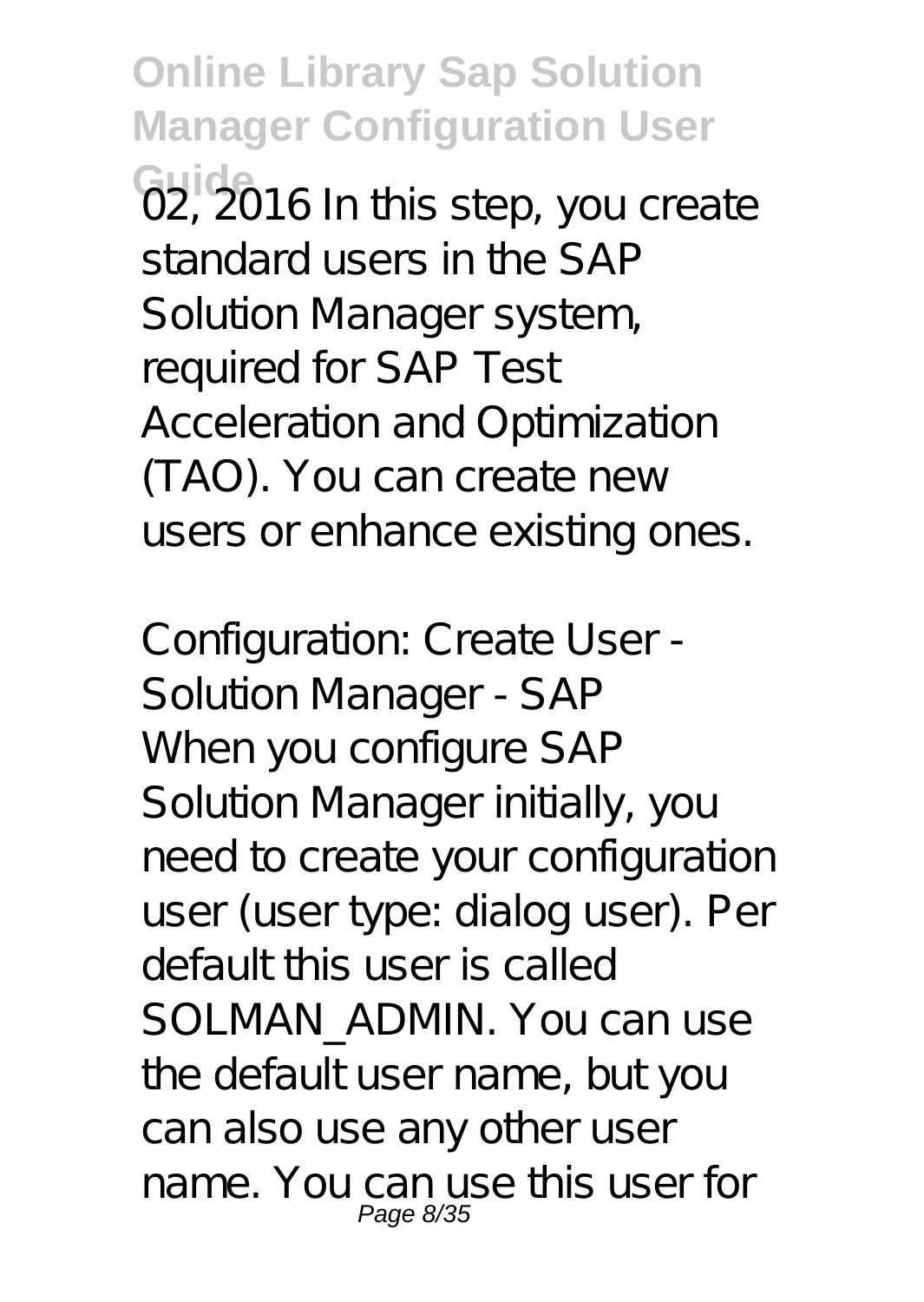**Online Library Sap Solution Manager Configuration User Guide**<br>**Configuration and update of** views: System Preparation. Infrastructure Preparation

Solution Manager Configuration User SOLMAN\_ADMIN - SAP The Solution Manager User Administration (SMUA) allows you to maintain all users that are created automatically via transaction SOLMAN\_SETUP and application SMUA. In general, the functionality reflects the same technical aspects and similar User Interface as the user creation using transaction SOLMAN\_SETUP.

Solution Manager User<br>Page 9/35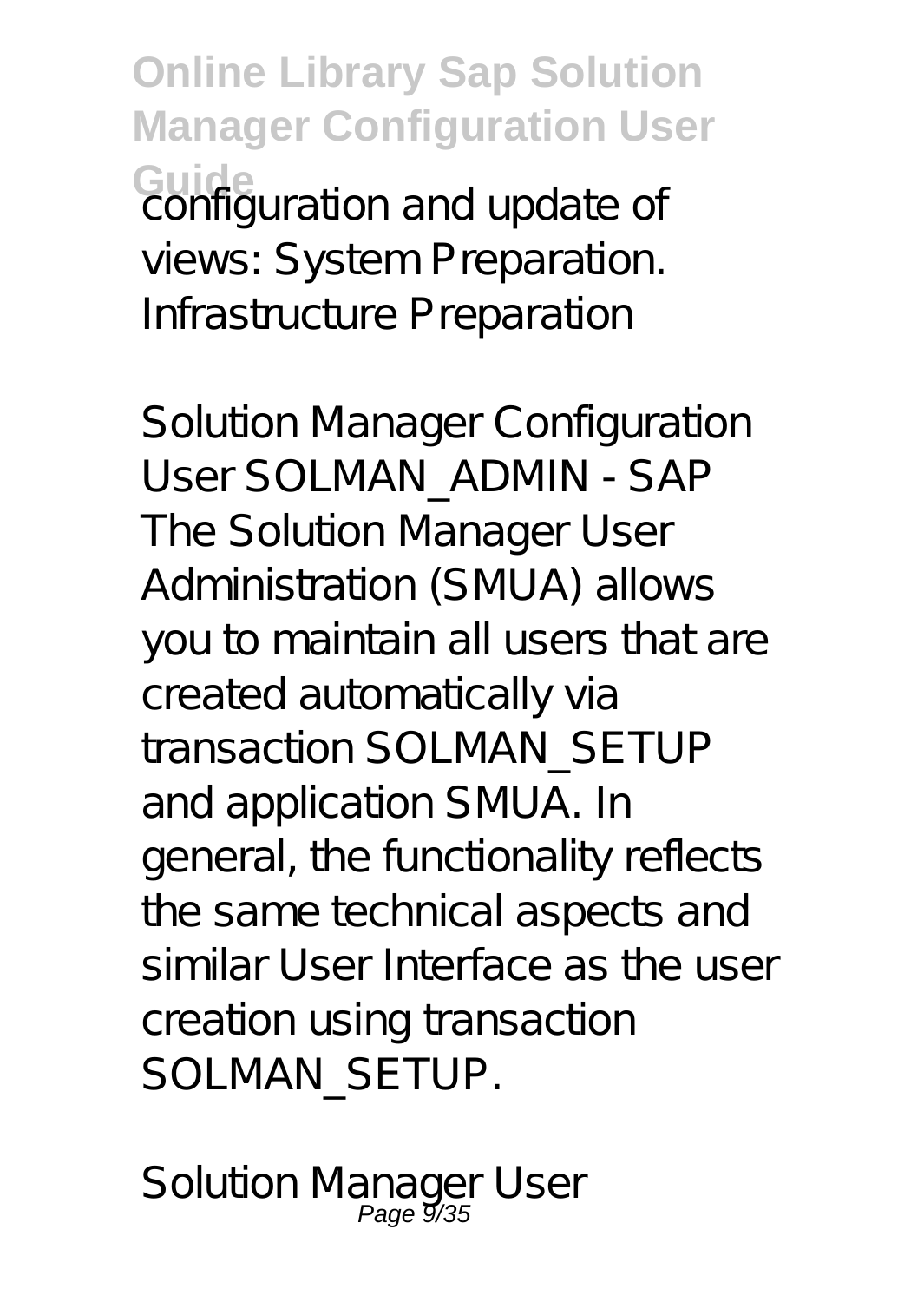**Online Library Sap Solution Manager Configuration User Guide** Administration (SMUA) - SAP Help Portal

The configuration user default name prefix is <SMC> for S olution M anager C onfiguration. In addition, the user receives a specific middle name referring to the scenario procedure for which is can be used, such as <BPCA> for B usiness P rocess C hange A nalysis, and the system ID of SAP Solution Manager.

Configuration Users SMC\*\*\* for ... - SAP Help Portal The user requires to be able to handle restricted service packages within SAP Solution Manager. If your security policy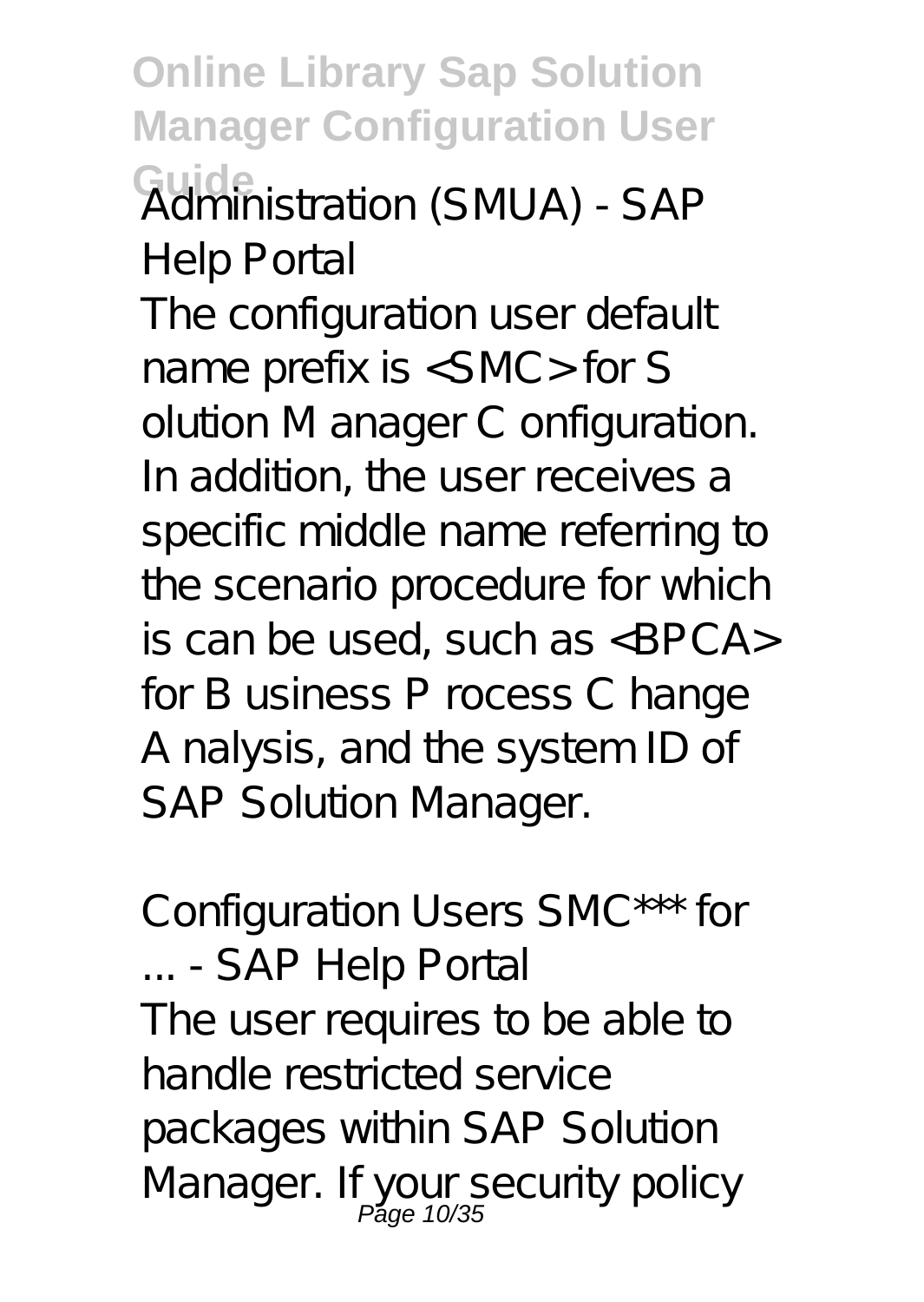**Online Library Sap Solution Manager Configuration User** Guide<br>requires to restrict the user to default services, you need to adapt the authorization accordingly. List of Background Jobs

Technical User SM\_SM2B - SAP Help Portal 1595736 – Solution Manager: Overview on Release Information Notes. 2229953 – Solution Manager 7.2 SP Stack 01S0014395147: recommended corrections. 1668882 – Note Assistant: Important notes for SAP\_BASIS 730,731,740. 2248091 – Change to reimplementation handling. 2087917 – SAP Solution Page 11/35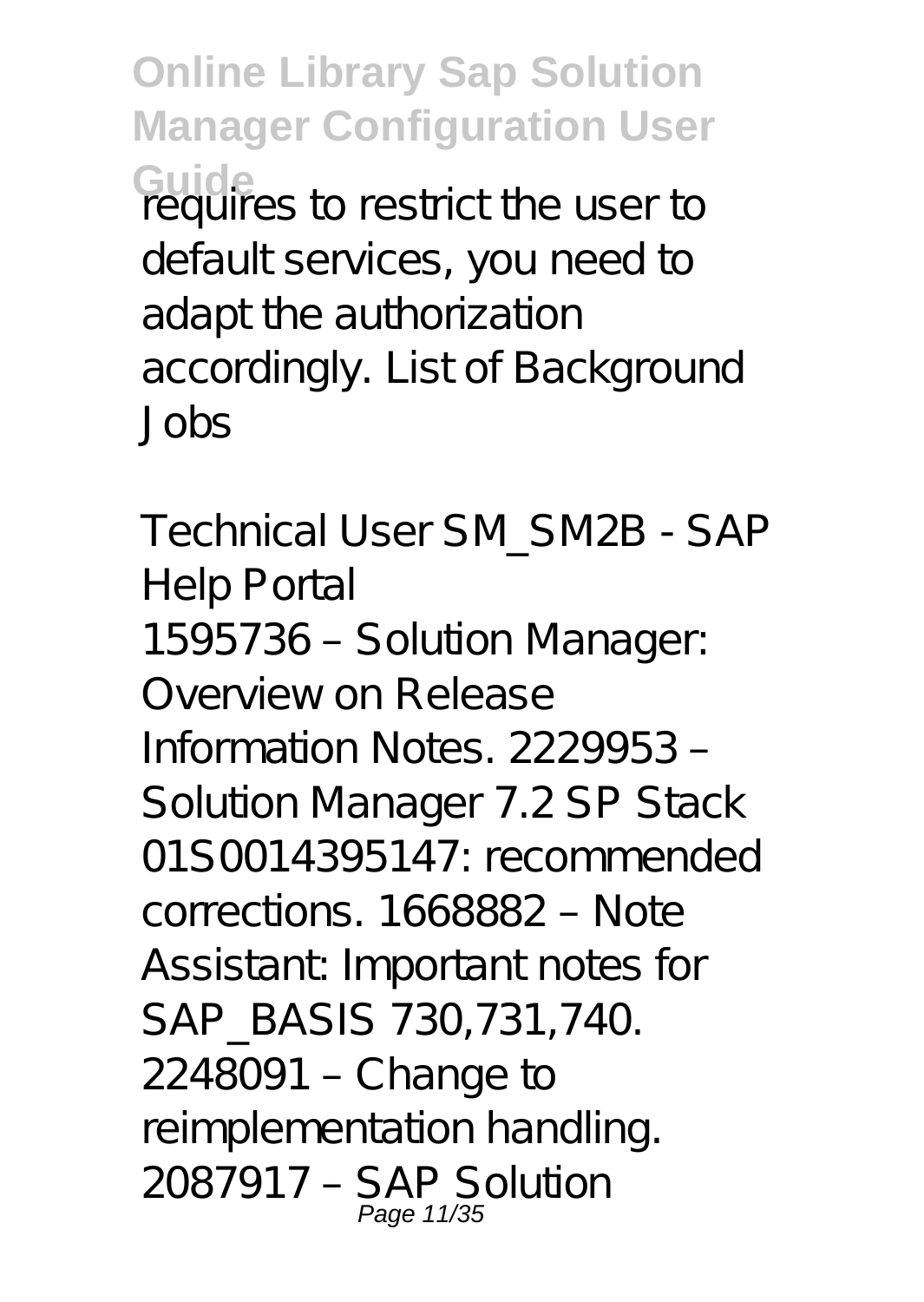**Online Library Sap Solution Manager Configuration User Guide** Manager 7.20 SP1 – Basic functions

Solution Manager 7.2 – Installation and Configuration – I

...

Select the following roles to be assigned to the technical user (for more information, choose Display in the Role Description column): o

SAP\_CRM\_TST\_RFC: for SAP CRM-based SUTs Download this role from your SAP Solution Manager system and upload it to your CRM system. Maintain the authorization objects, generate the profile, and execute the user comparison. Page 12/35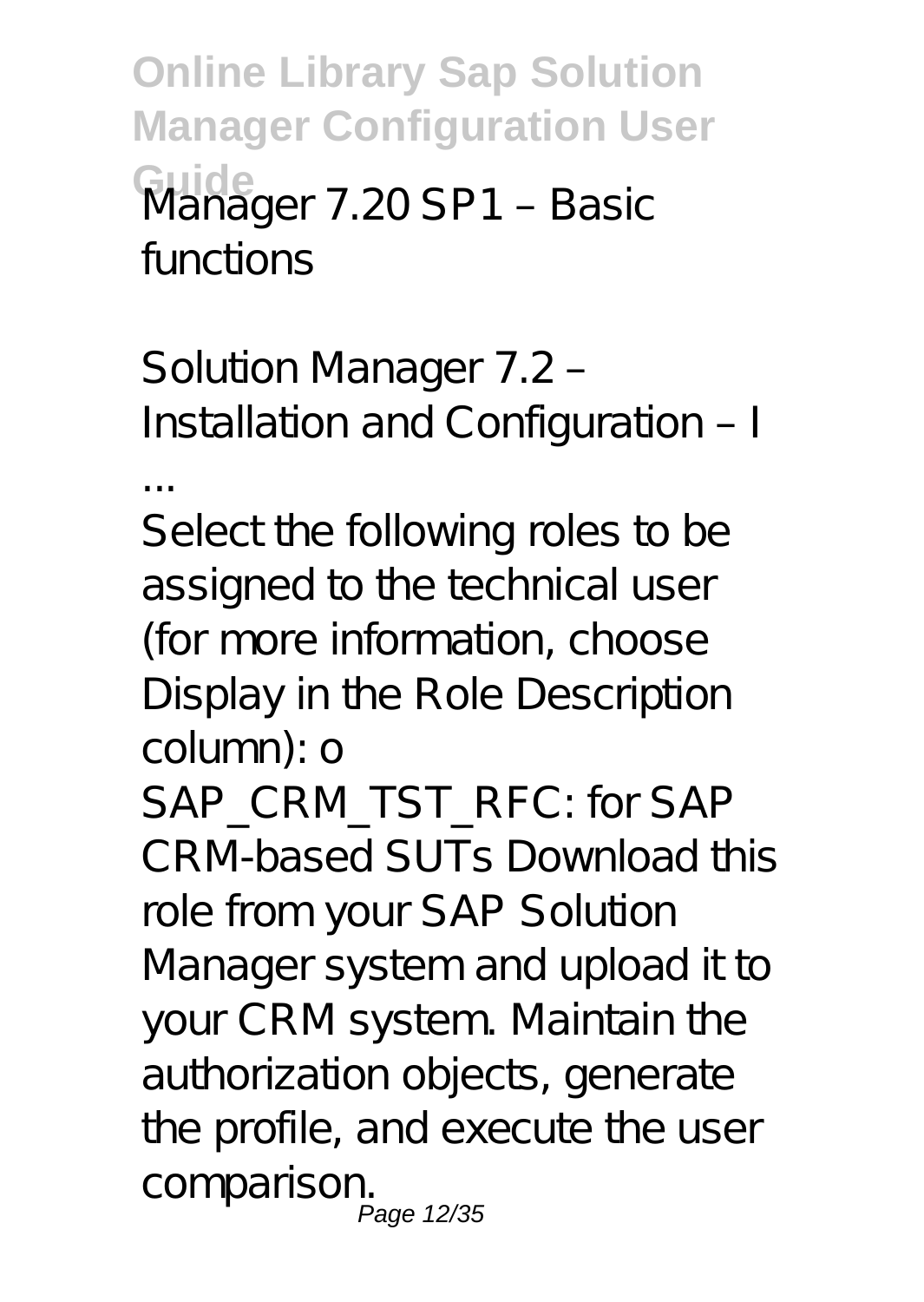**Online Library Sap Solution Manager Configuration User Guide**

Configuration: Create Technical User - Solution Manager ... Configuration User relevant for SAP Solution Manager to be used for Guided Procedures: System Preparation, Infrastructure Preparation, Basic Configuration, Managed System Configuration, EWA Management SAPSUPPORT. Dialog. ABAP. SM, BW, Managed System. Basic Settings Configuration, Managed Systems Configuration. Diagnostics display user for SAP Support. SAPSERVICE

SAP Help Portal Page 13/35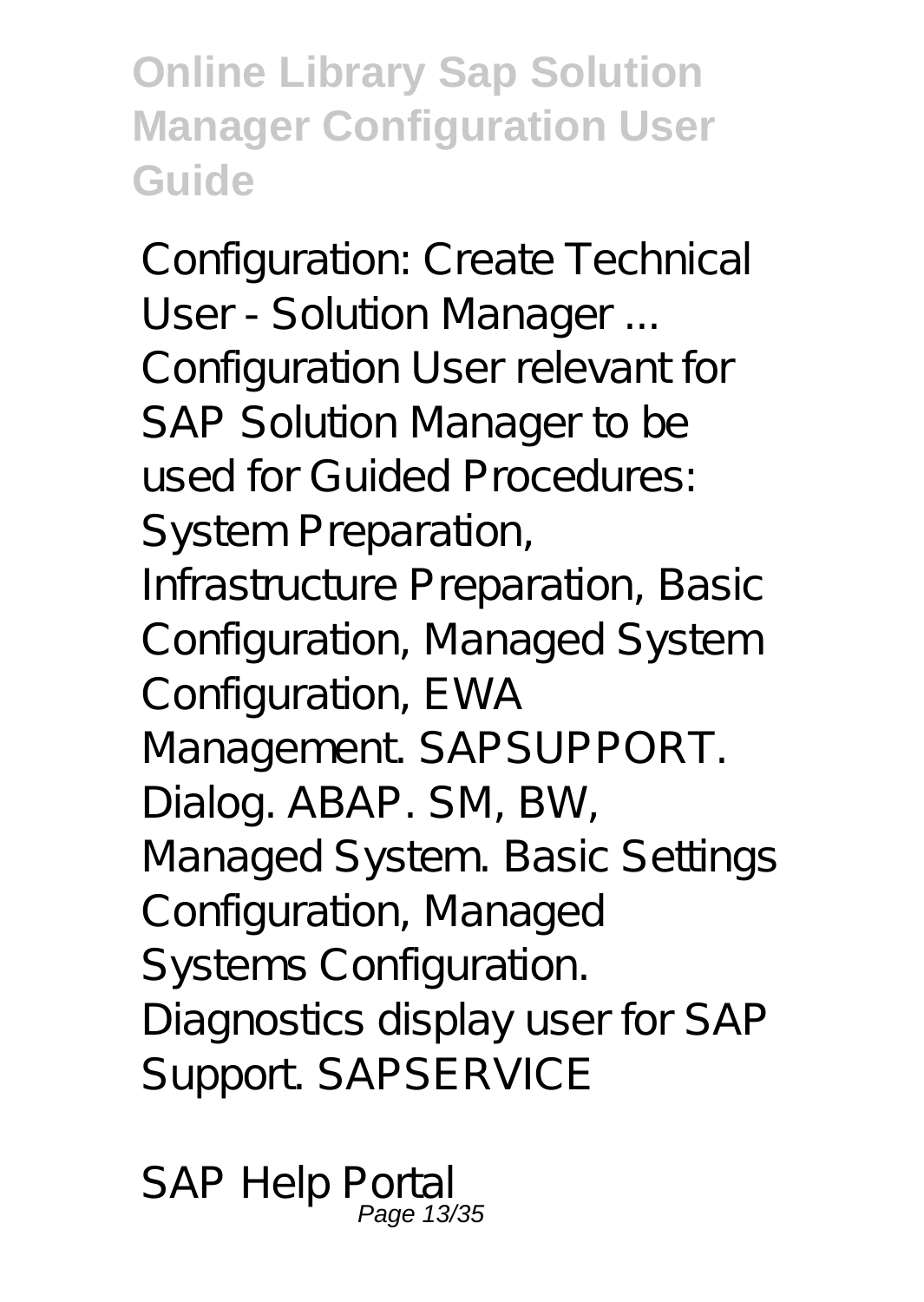**Online Library Sap Solution Manager Configuration User Guide** Environment. For our example: SAP PO on NetWeaver 7,5 (Client: 000) Dual-stack SAP Solution Manager\* 7.2 (Clients: 000 and default) \* SAP Solution Manager – Transport domain controller for CTS+ Resolution

Configure CTS+ for SAP PO system. SolMan 7.2 as a domain ...

Solution Manager system is set as Production System in step 'Define System Role' in System Preparation. Logging onto the system with the admin user e.g. solman\_admin and start the transaction solman\_setup Then a warning about user authorization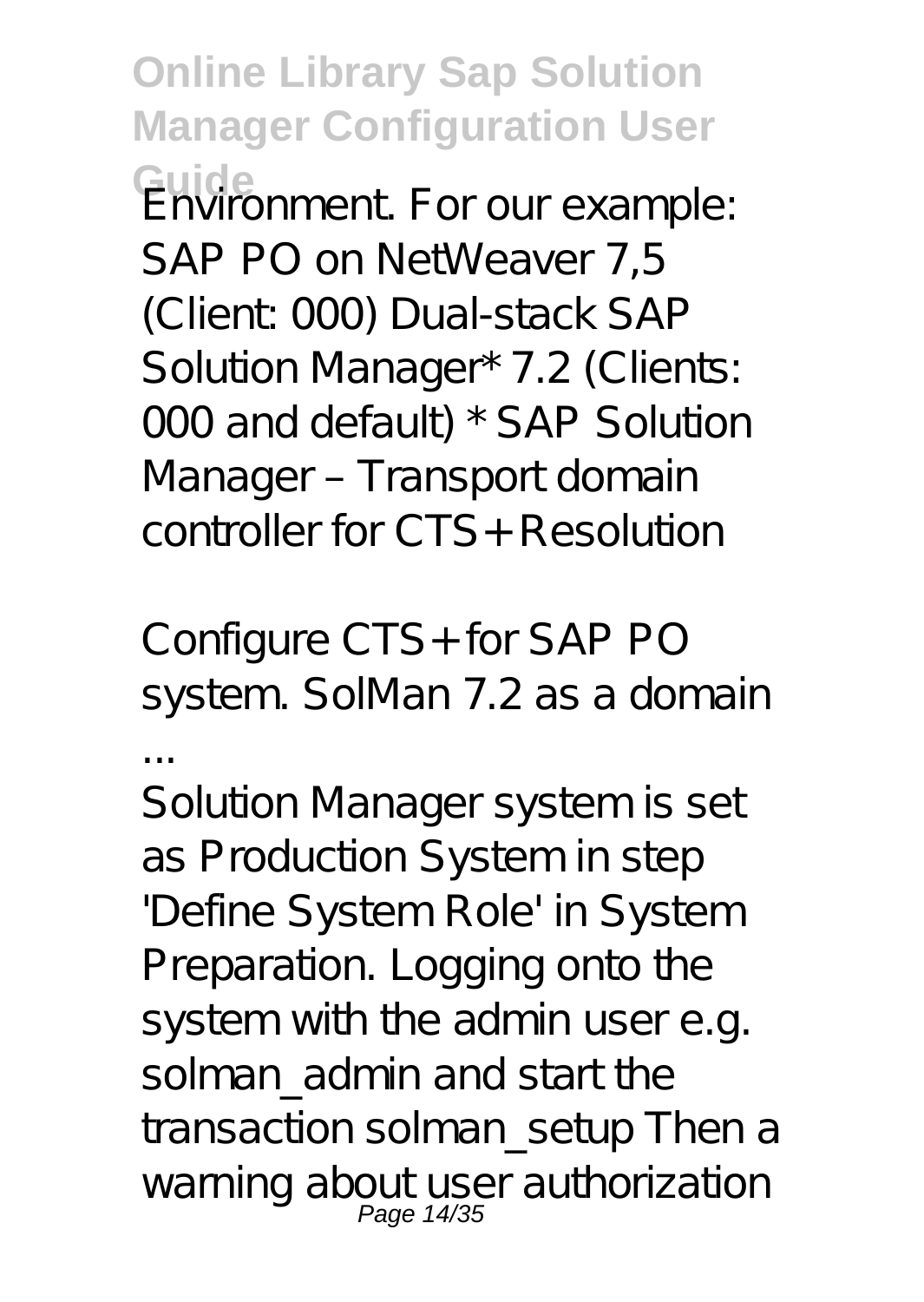**Online Library Sap Solution Manager Configuration User Guight occur as below** 

2365884 - Warning "User SOLMAN ADMIN has no user ... - SAP

SAP Solution Manager offers a guided configuration. You can access it with transaction code SOLMAN\_SETUP or with the launchpad tile Configuration - All Scenarios. It allows an easy and fast step-by-step configuration of SAP Solution Manager. So it is easy to keep track of the open and performed tasks.

Home - SAP Solution Manager Setup - Community Wiki P1 system, P2, User<br>Page 15/35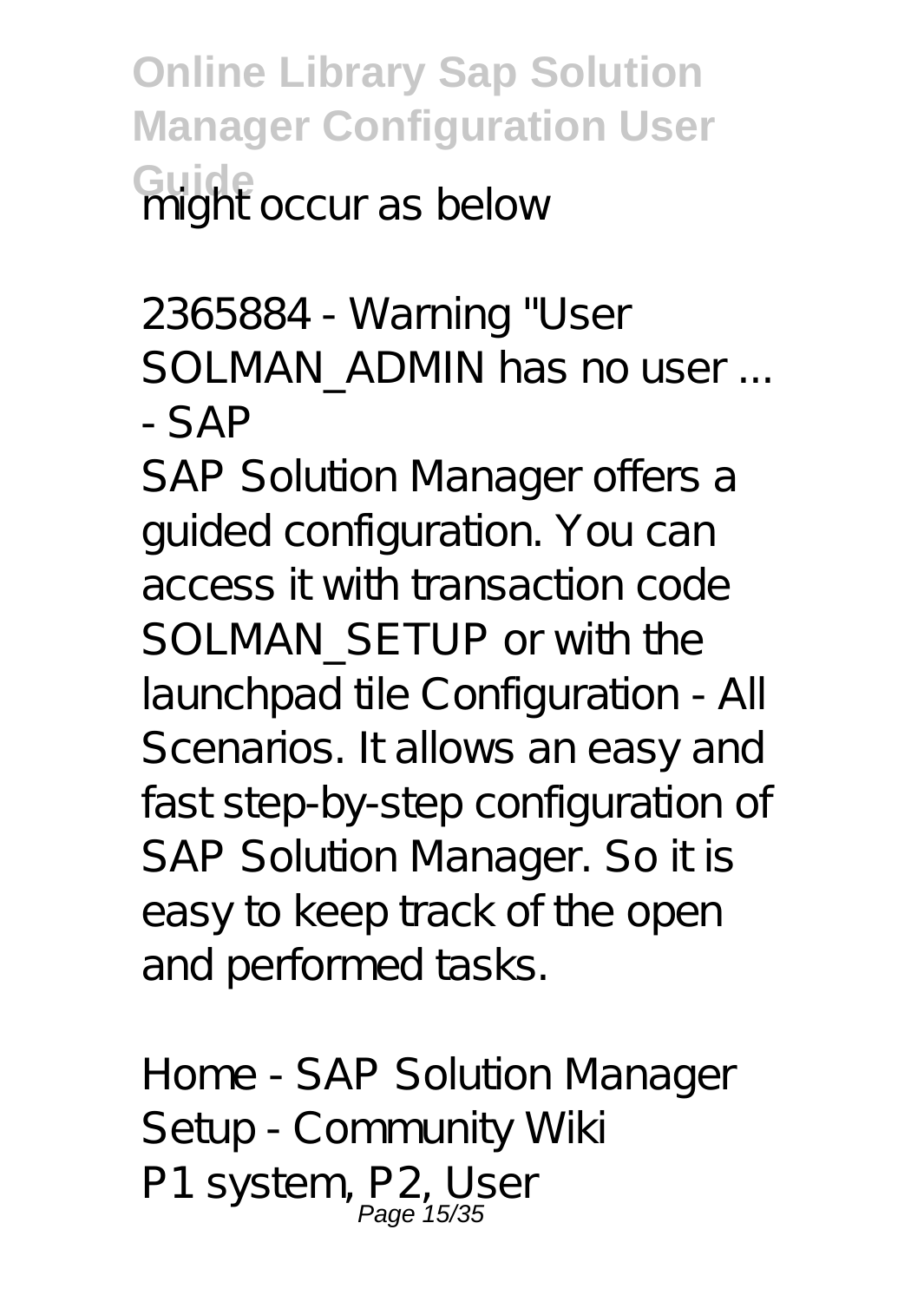**Online Library Sap Solution Manager Configuration User Guide** Management, Tech User, Solman 7.2, Technical User, Technical Communication User , Support Hub User , tech-user , techuser, communication user, Support Hub user, tech-user, KBA , tech user , XX-SER-SAPSMP-USR , User Administration , XX-SER-NET , Network connection , SV-SMG-INS-CFG-SYP , System Preparation , SV-SMG-SVC , Administration of Service Connections with ...

2174416 - Creation and activation of Technical ... - SAP Configuration Validation in SAP Solution Manager enables you to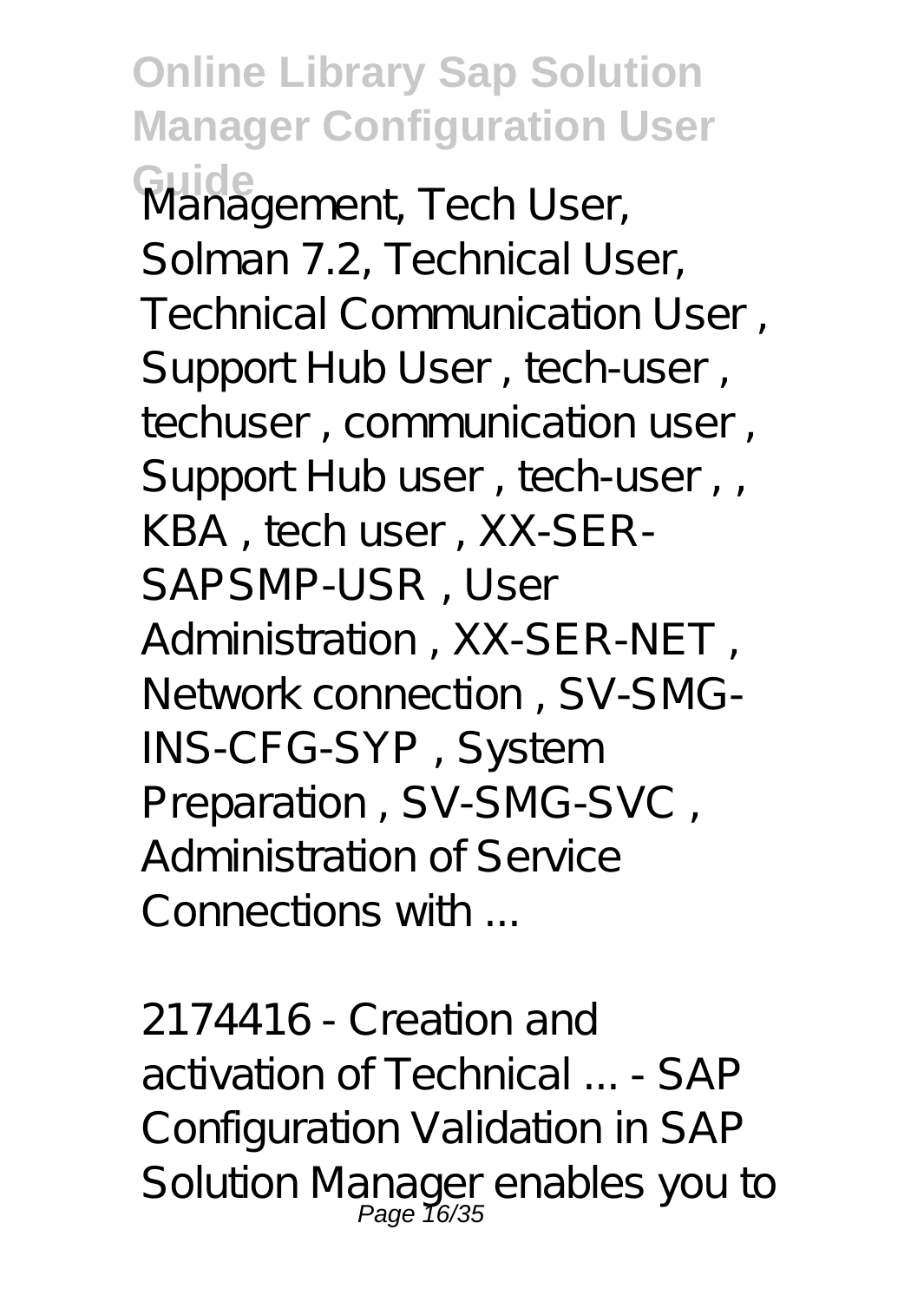**Online Library Sap Solution Manager Configuration User** Guide<br>determine whether the systems

in your landscape are configured consistently and in accordance with your requirements. You can check the current configuration of a system in your landscape using a defined target state (target system) or compare it with an existing system.

Configuration Validation - SAP Managed Systems Configuration With the Managed Systems Configuration, you connect the required systems to SAP Solution Manager, by default you will see the Solman ABAP system and the Solman Java system: To configure the Solman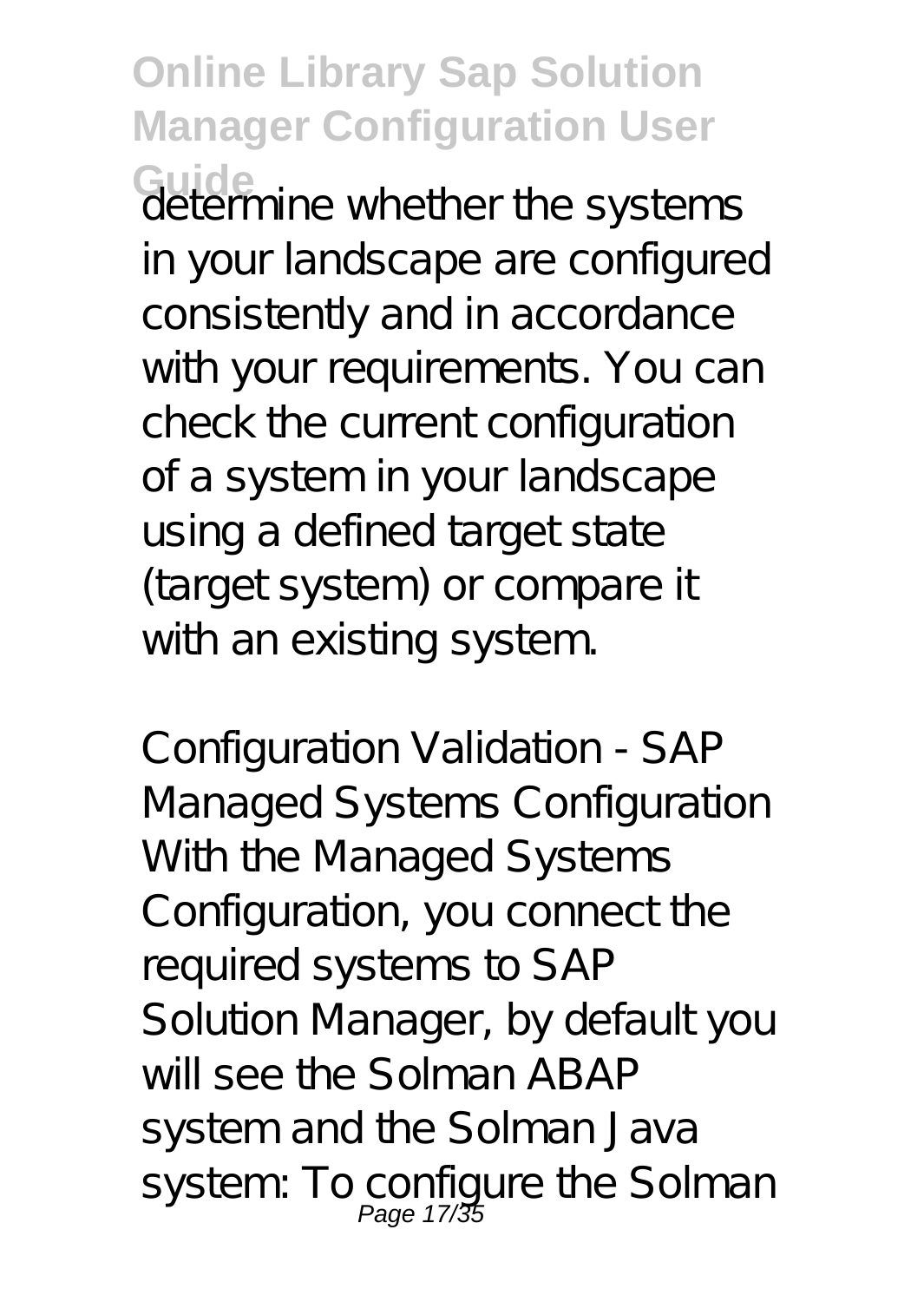**Online Library Sap Solution Manager Configuration User** Guide<br>system for this test case in the Technical Systems tab select the system and click on System Operations->Maintain system.

SAP Solution Manager 72 Mandatory Configuration *SAP Solution Manager Setup Tutorials | Solman Configuration Training Managed System Configuration - SAP Solman 7 2* Technical Monitoring with SAP Solution Manager 7.2 Solution Manager 7.1 CHARM Configuration Part 1 System Monitoring Setup SAP Solution Manager 7.2 **Solution Manager 72 Configuration - System** Page 18/35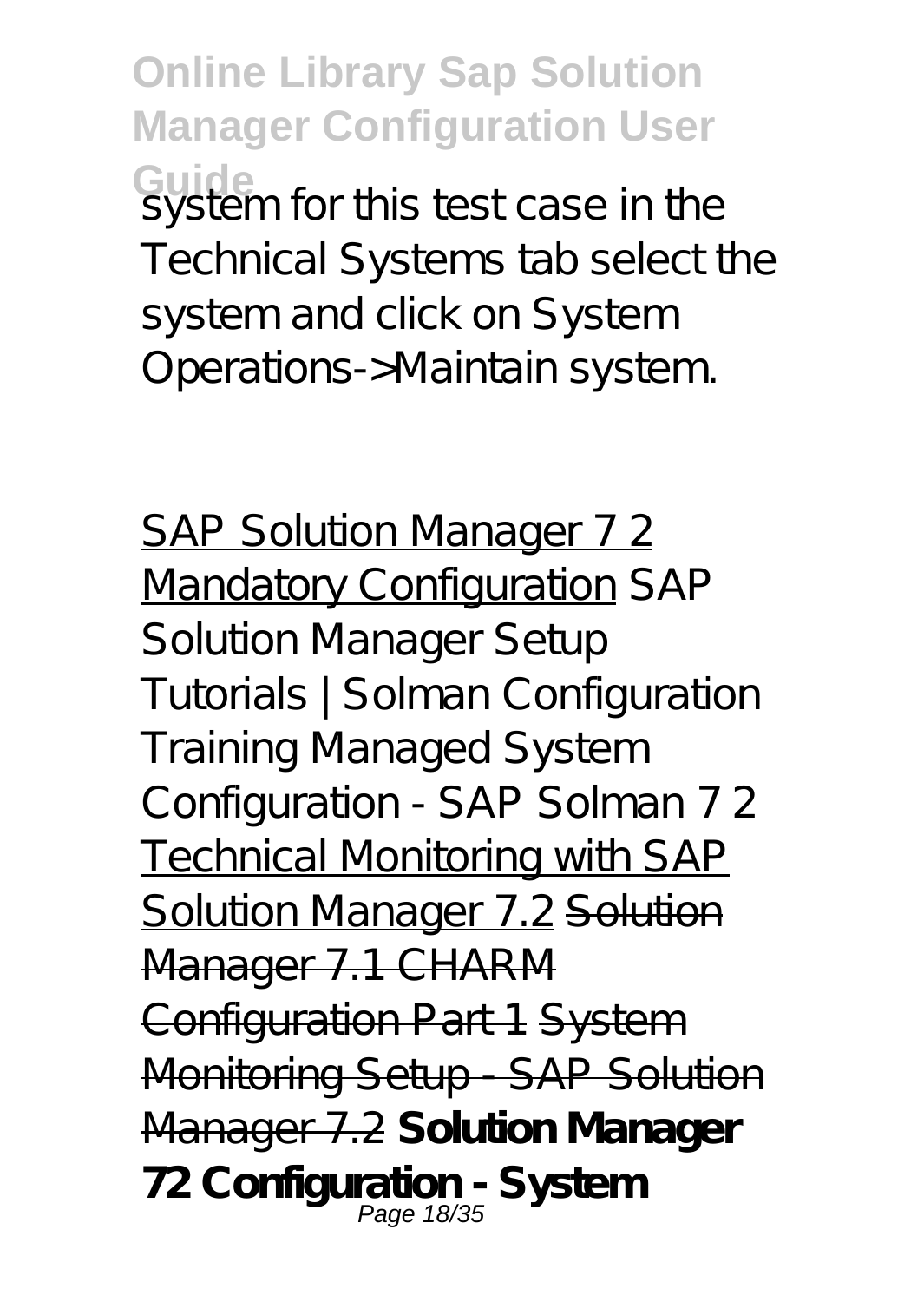**Online Library Sap Solution Manager Configuration User Guide Monitoring SAP Solution Manager Technical Monitoring** *Bringing Business and IT together with Change Request Management in SAP Solution Manager SAP Solution Manager Overview | SAP Solution Manager Training Videos* **Custom Code Management Setup - SAP Solution Manager 7.2** *Focused Build in SAP Solution Manager – Insights from an agile SAP S/4HANA project* SAP ASAP Methodology overview for SAP Beginners How to learn SAP with the SAP Learning Hub *Overview and Configuration of EarlyWatch Reporting* Agile Project Delivery Page 19/35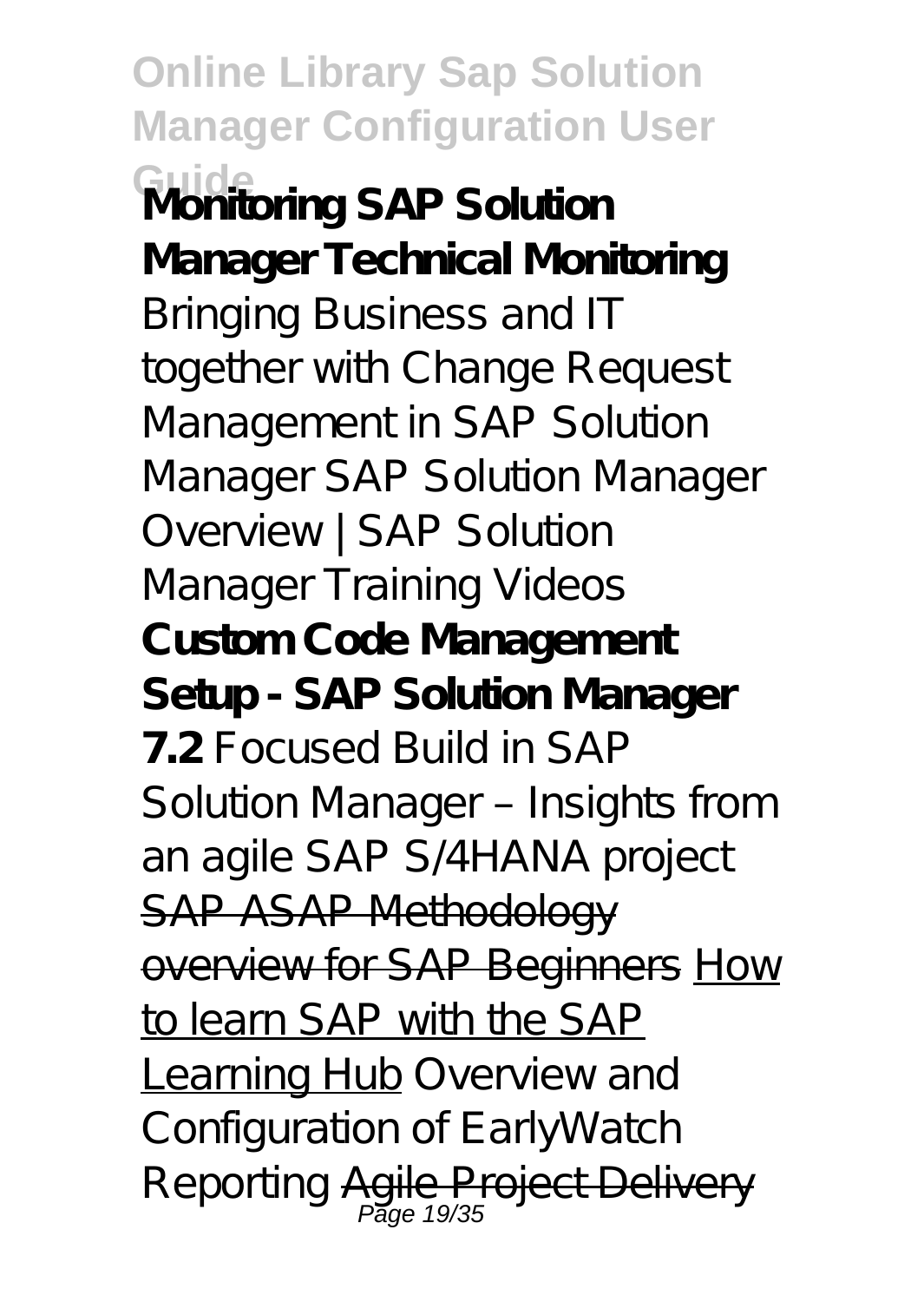**Online Library Sap Solution Manager Configuration User Guide** with Focused Build for SAP Solution Manager: openSAP Course *ChaRM Demonstration* How to - Daily Monitoring Tcodes in SAP - Part 1 Focused Insights for SAP Solution Manager: how to create a dashboard *SAP SLD - LMDB Types of Integration |* Solution Manager 7.2 <del>Creating</del> an Early Watch Alert on Solution Manager 7.1 Solution Manager 7.1 CHARM Configuration Business Roles Part 1 **SAP Solution Manager Overview** CCLM Configuration in SAP Solution Manager 7.2 for Managed Systems SAP Solution Manager Overview | SAP Solman Introduction | Solman Page 20/35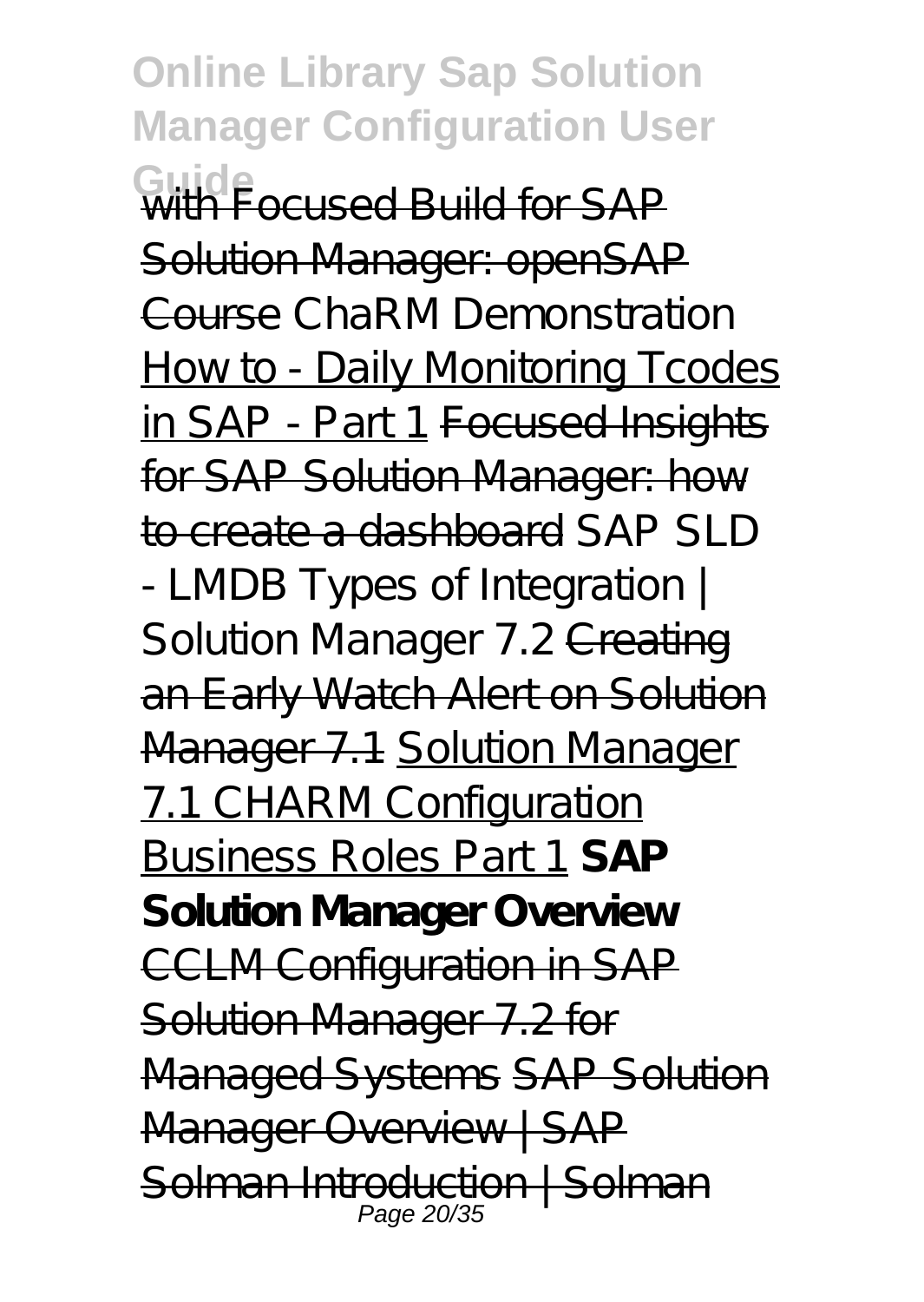**Online Library Sap Solution Manager Configuration User Guide** Basics Tutorials *Enable quick alerts using CCMS and the SAP HostAgent in Solution Manager 7.01 or 7.1* SOLADM (Solution Administration) - SAP Solution Manager 7.2 Part 1 *SAP Solution Manager C SM100 7208 : Latest Questions Answers and Exam Tips* SAP Solution Manager 7.2 - My Personal Top 5 Highlights *SAP Solution Manager End User Experience Monitoring* Sap Solution Manager Configuration User

As of SAP Solution Manager EhP1, there is a new, automatic, basic configuration. You can access it with transaction code SOLMAN\_SETUP. It allows an Page 21/35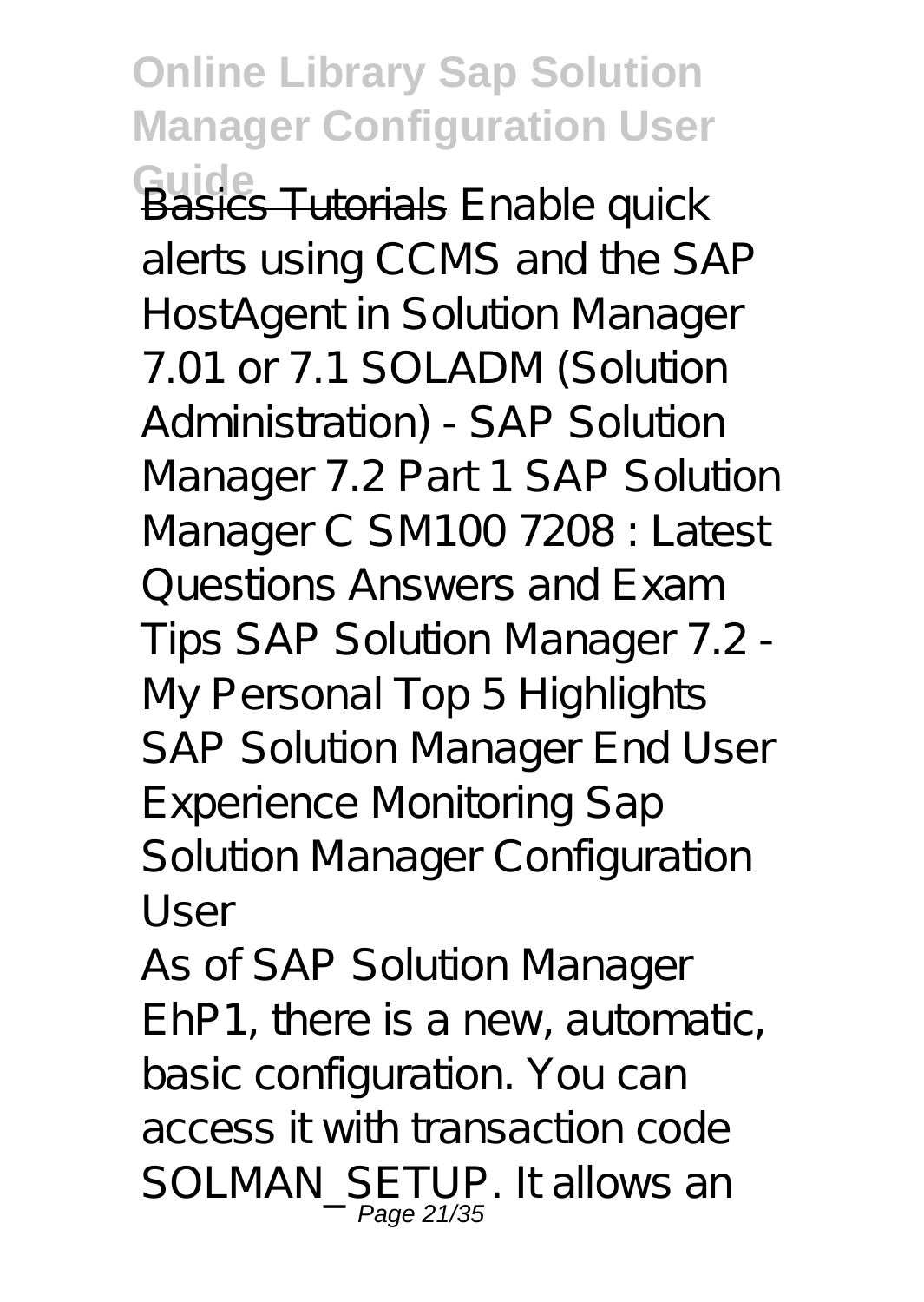**Online Library Sap Solution Manager Configuration User** Guide<br>easy and fast step-by-step configuration of SAP Solution Manager. A quided activity leads you through the configuration steps. A lot of previously timeconsuming steps are now done automatically.

How to Use SAP Solution Manager Configuration (SOLMAN ...

Solution Manager User Administration (SMUA) This tool provides you with the possibility to manage all users that are created in transaction SOLMAN\_SETUP at once. For more information, see Online Documentation. The roles Page 22/3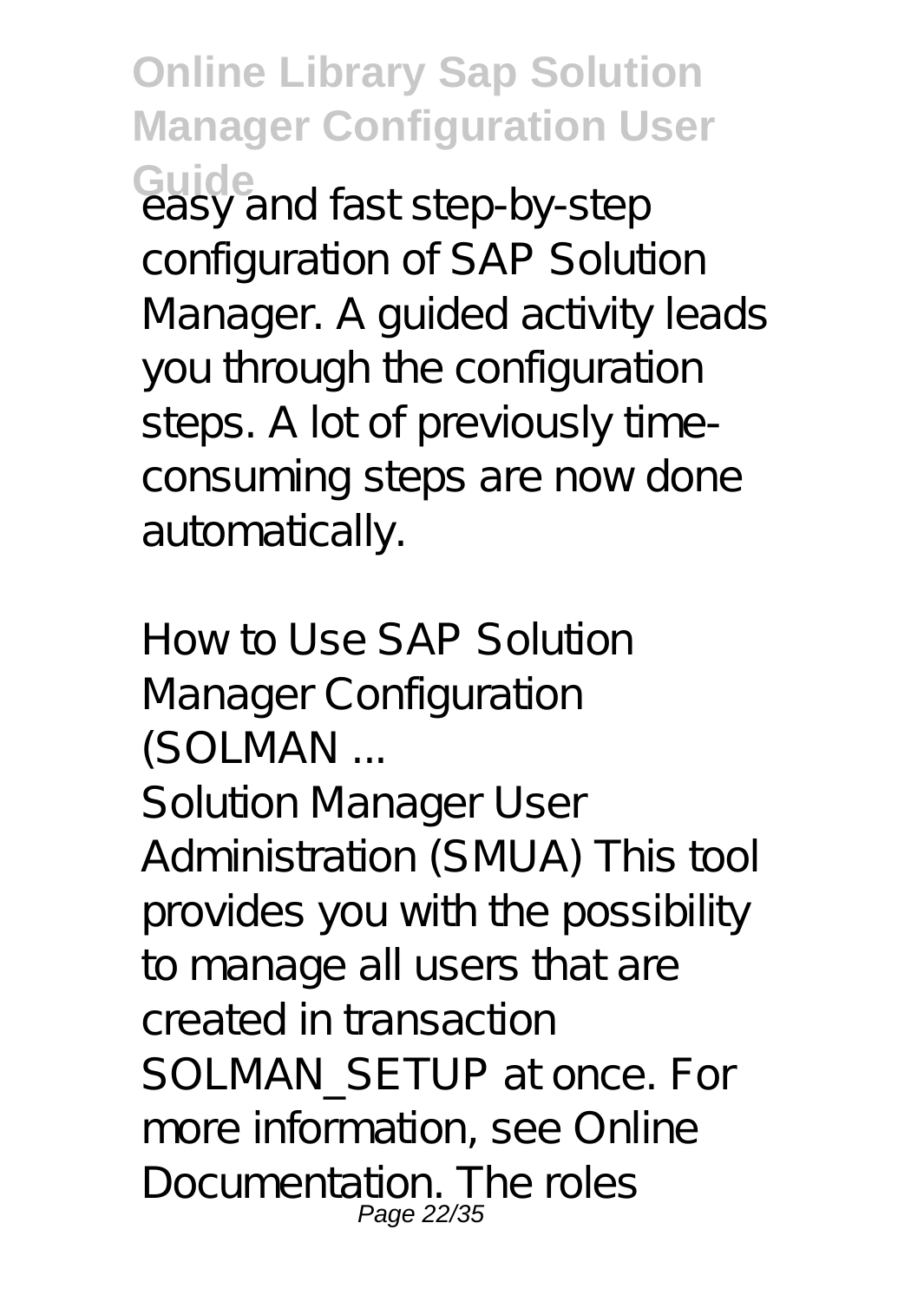**Online Library Sap Solution Manager Configuration User**  $S$ AP<sup>e</sup>SM\_SMUA\_\* are used to access the SMUA tool in view Users. Authorization object SM\_SMUA is contained in this role. Note

Solution Manager Administration User - SAP Help Portal Creating Configuration User Roles for SAP Solution Manager Using IMG Project ... Configuration of scenario-specific functions can involve configuration of crossscenario settings. For these functions, additional configuration roles may be needed (if you do not use profiles SAP ... Page 23/35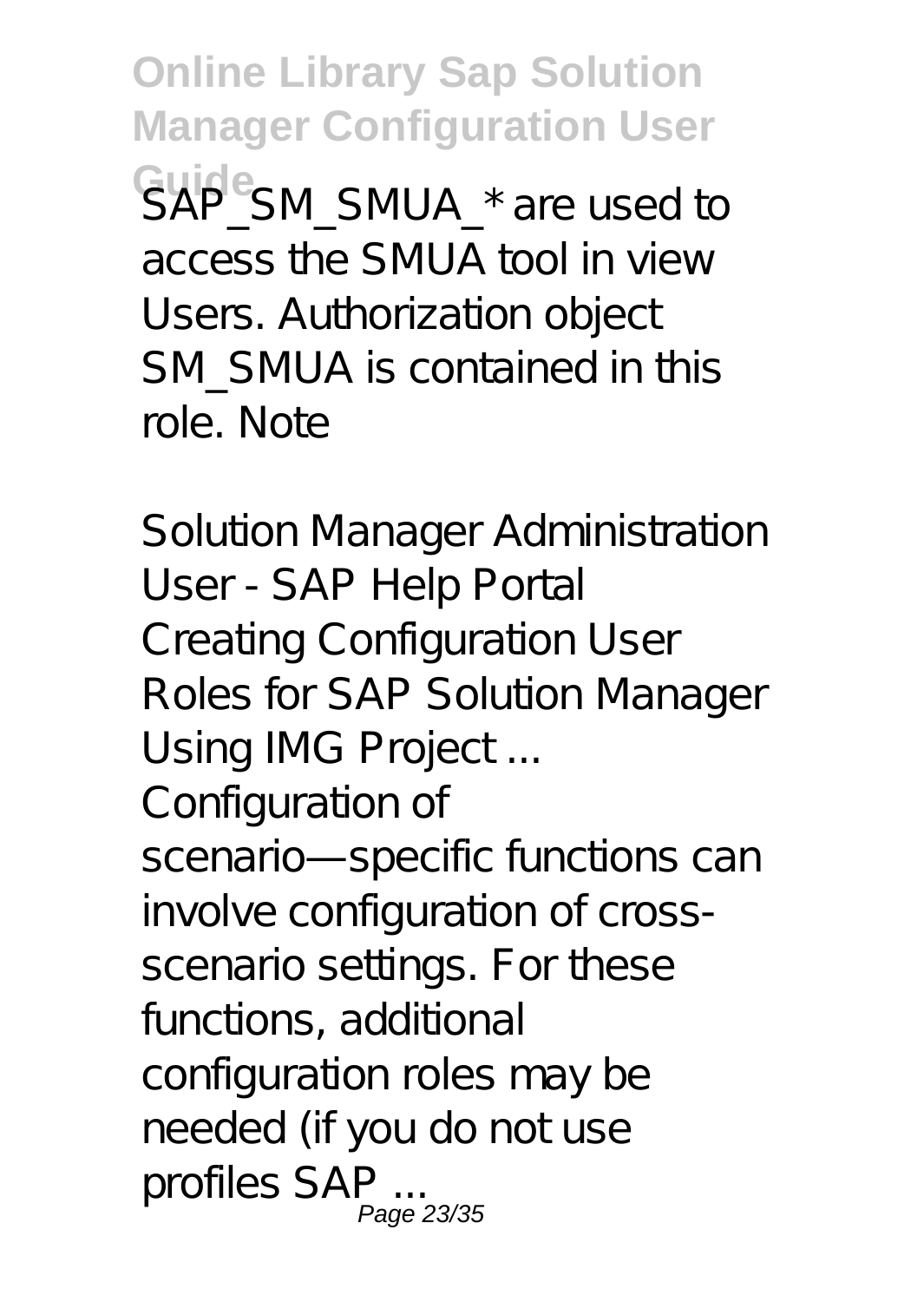**Online Library Sap Solution Manager Configuration User Guide**

Creating Configuration User Roles for SAP Solution Manager

... The user SOLMAN\_ADMIN is created by the system automatically during the automated configuration procedure in transaction SOLMAN\_SETUP, or Work Center SAP Solution Manager Configuration. It is assigned a number of different roles for various purposes. SAP delivers all roles in SAP name space (SAP roles).

Solution Manager Configuration User SOLMAN\_ADMIN - SAP Page 24/35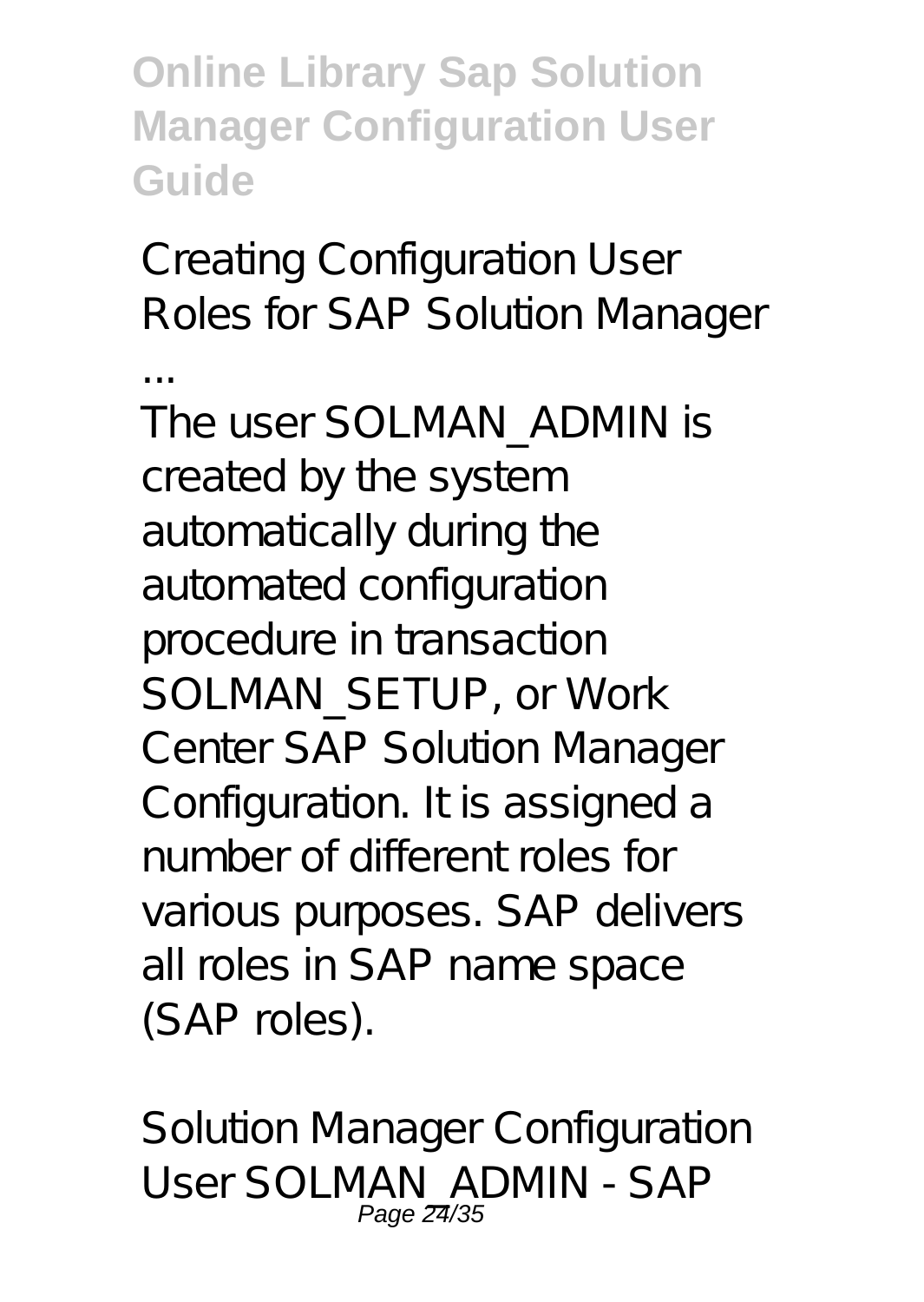**Online Library Sap Solution Manager Configuration User Guide** Configuration: Create User Created by Paul Babier on Mar 02, 2016 In this step, you create standard users in the SAP Solution Manager system, required for SAP Test Acceleration and Optimization (TAO). You can create new users or enhance existing ones.

Configuration: Create User - Solution Manager - SAP When you configure SAP Solution Manager initially, you need to create your configuration user (user type: dialog user). Per default this user is called SOLMAN ADMIN. You can use the default user name, but you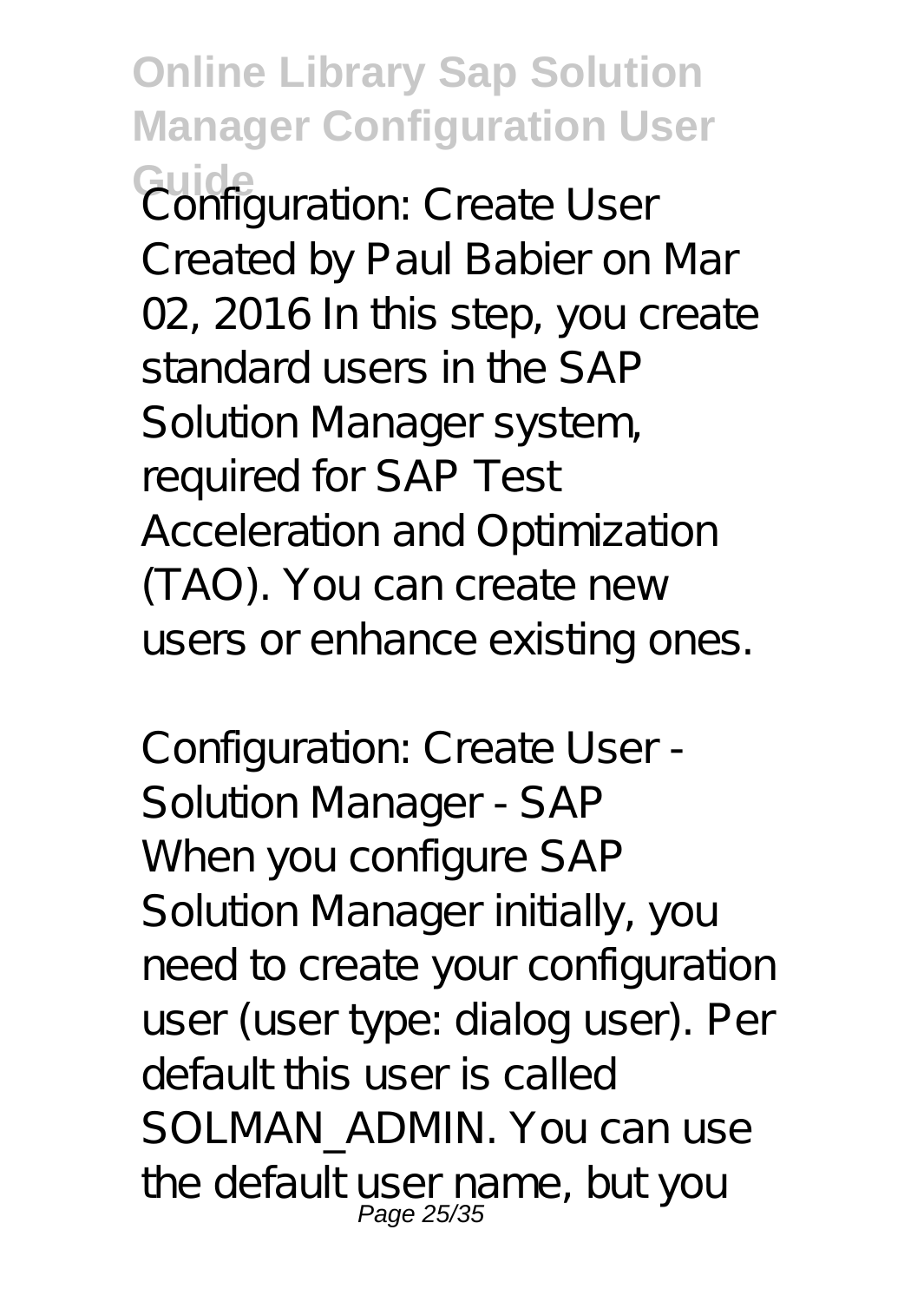**Online Library Sap Solution Manager Configuration User Guide** can also use any other user name. You can use this user for configuration and update of views: System Preparation. Infrastructure Preparation

Solution Manager Configuration User SOLMAN\_ADMIN - SAP The Solution Manager User Administration (SMUA) allows you to maintain all users that are created automatically via transaction SOLMAN\_SETUP and application SMUA. In general, the functionality reflects the same technical aspects and similar User Interface as the user creation using transaction SOLMAN\_SETUP. Page 26/3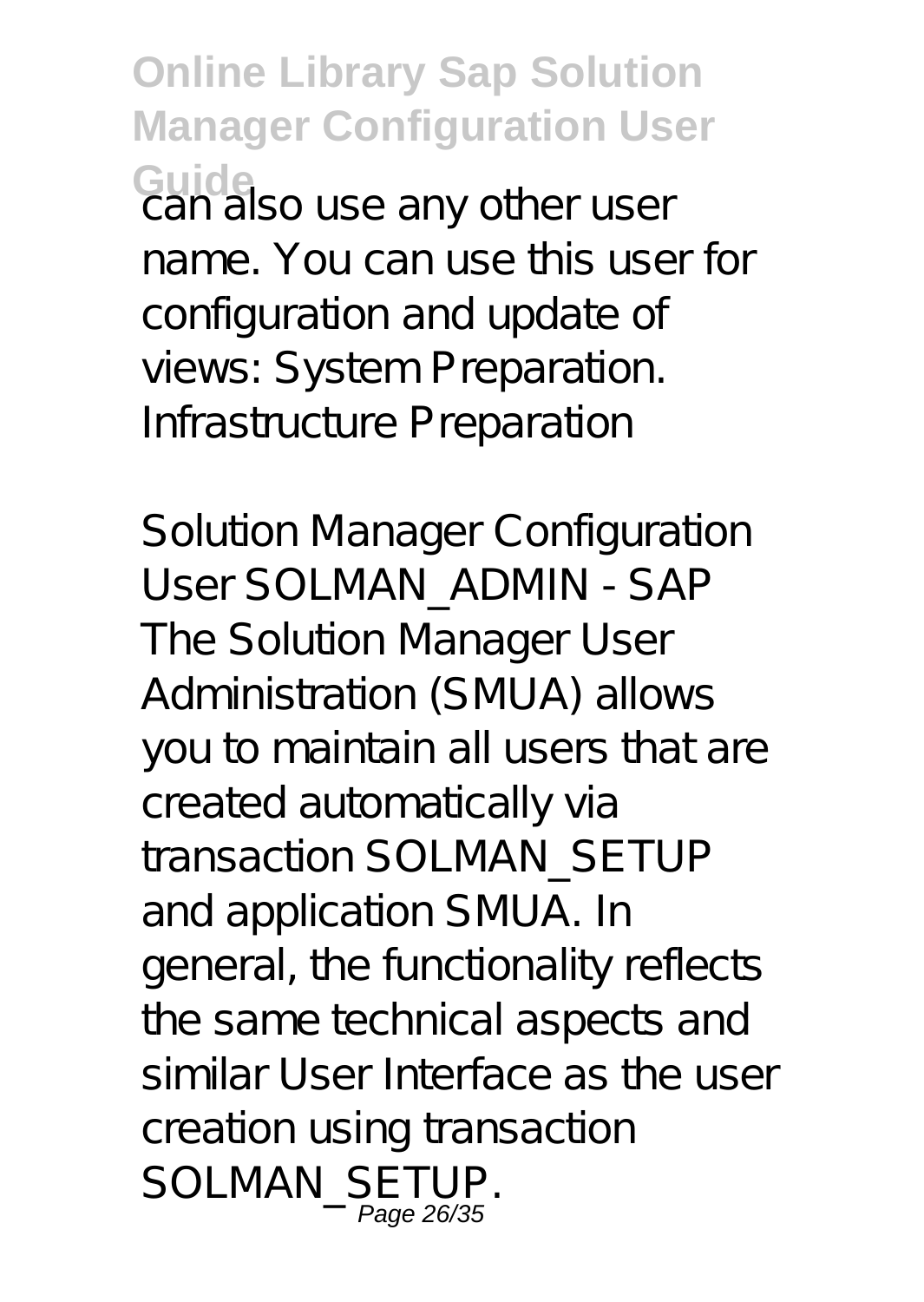**Online Library Sap Solution Manager Configuration User Guide**

Solution Manager User Administration (SMUA) - SAP Help Portal The configuration user default name prefix is <SMC> for S olution M anager C onfiguration. In addition, the user receives a specific middle name referring to the scenario procedure for which is can be used, such as <BPCA> for B usiness P rocess C hange A nalysis, and the system ID of SAP Solution Manager.

Configuration Users SMC\*\*\* for ... - SAP Help Portal The user requires to be able to handle restricted service Page 27/3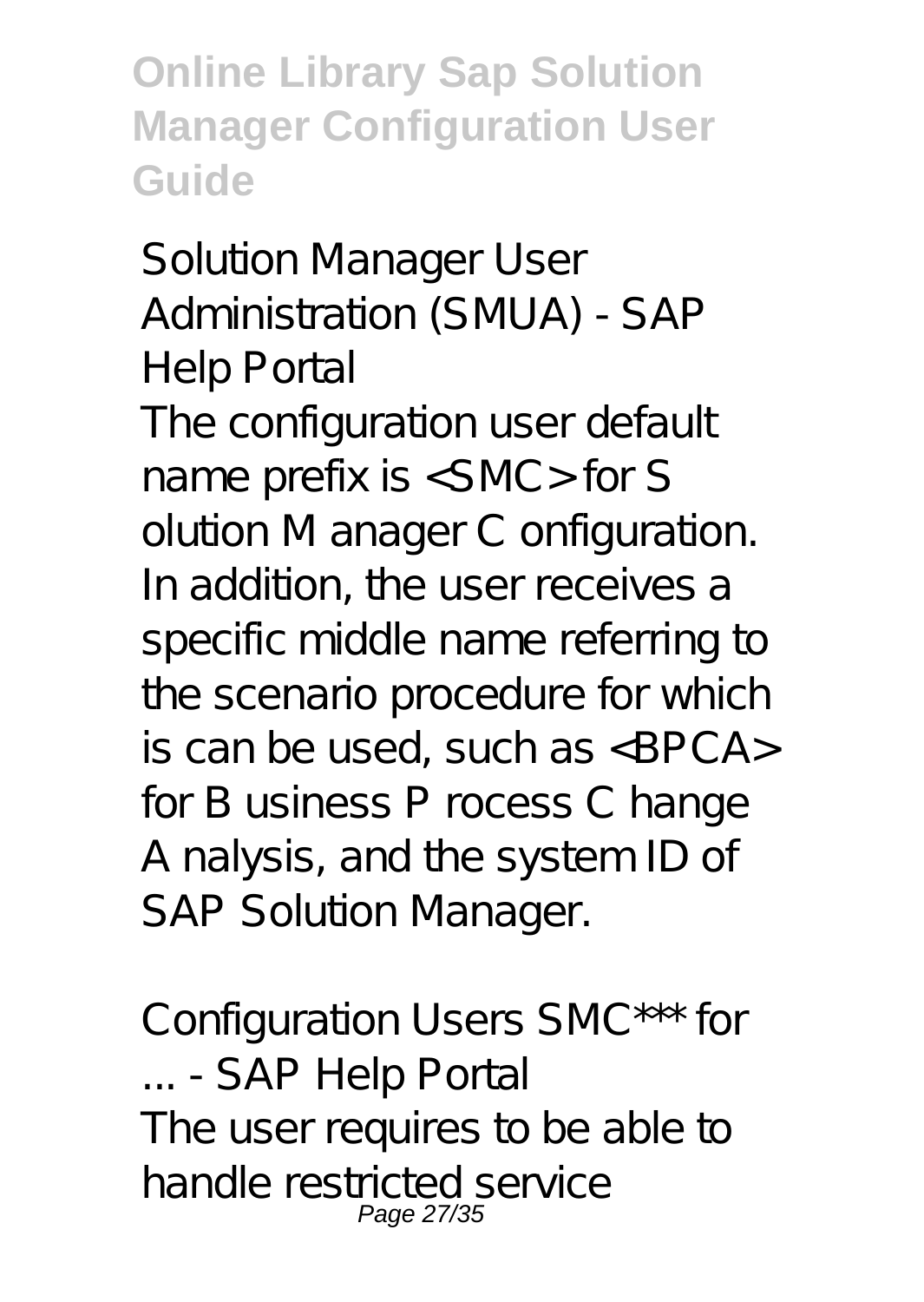**Online Library Sap Solution Manager Configuration User** Guide<sub>Backa</sub>ges within SAP Solution Manager. If your security policy requires to restrict the user to default services, you need to adapt the authorization accordingly. List of Background Jobs

Technical User SM\_SM2B - SAP Help Portal 1595736 – Solution Manager: Overview on Release Information Notes. 2229953 – Solution Manager 7.2 SP Stack 01S0014395147: recommended corrections. 1668882 – Note Assistant: Important notes for SAP\_BASIS 730,731,740. 2248091 – Change to Page 28/35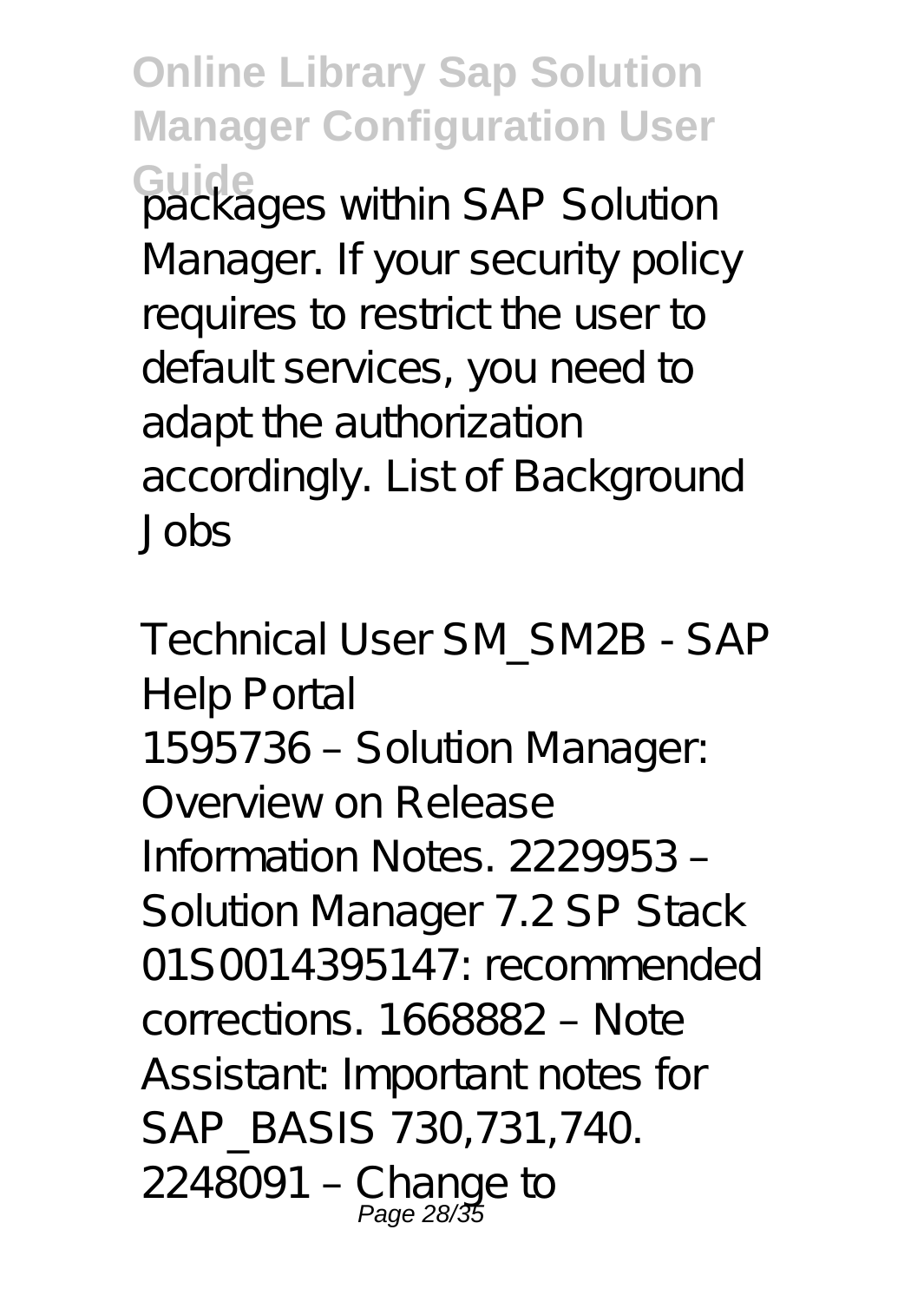**Online Library Sap Solution Manager Configuration User Guide** reimplementation handling. 2087917 – SAP Solution Manager 7.20 SP1 – Basic functions

Solution Manager 7.2 – Installation and Configuration – I

...

Select the following roles to be assigned to the technical user (for more information, choose Display in the Role Description column): o

SAP\_CRM\_TST\_RFC: for SAP CRM-based SUTs Download this role from your SAP Solution Manager system and upload it to your CRM system. Maintain the authorization objects, generate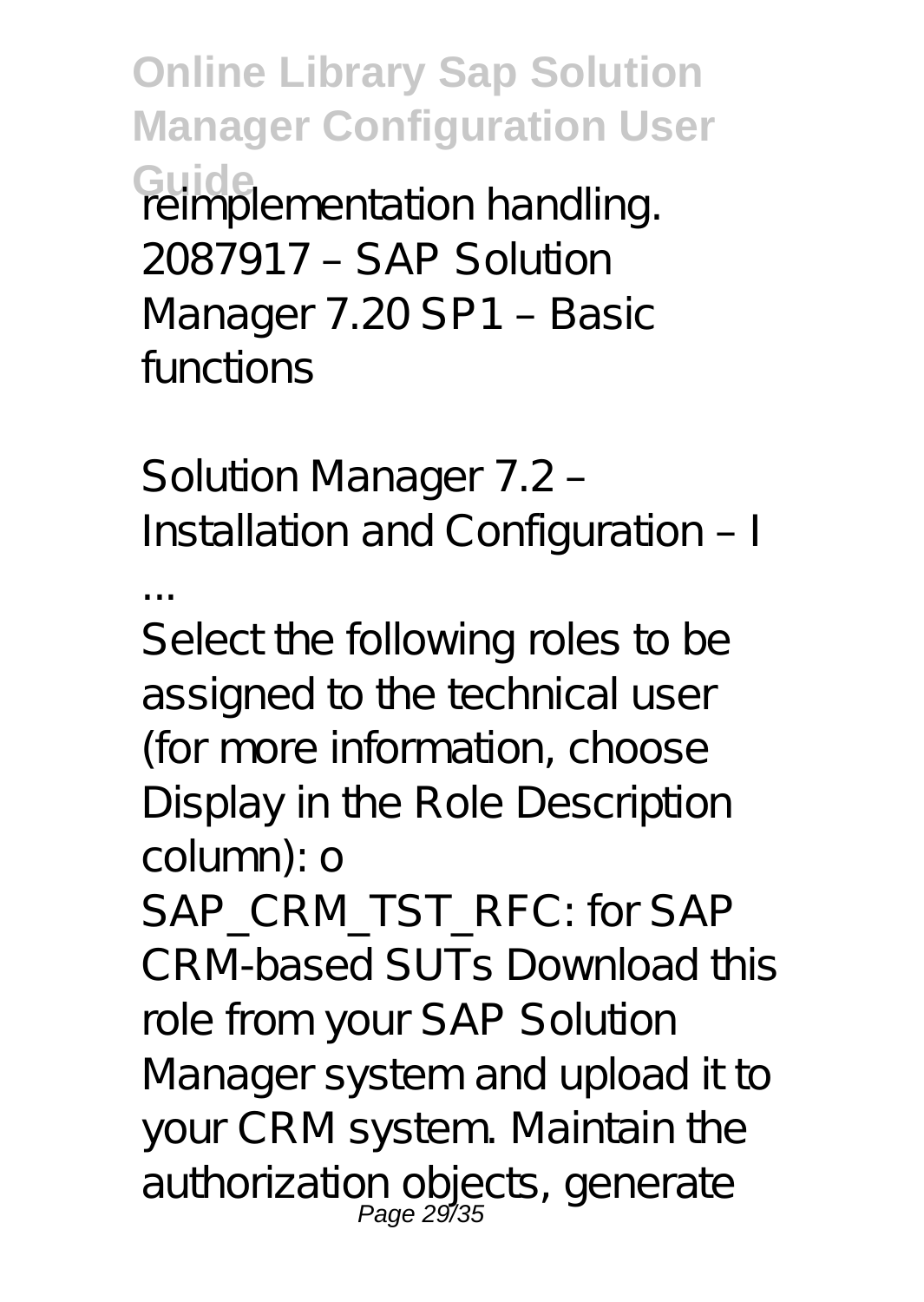**Online Library Sap Solution Manager Configuration User** Guide<br>the profile, and execute the user comparison.

Configuration: Create Technical User - Solution Manager ... Configuration User relevant for SAP Solution Manager to be used for Guided Procedures: System Preparation, Infrastructure Preparation, Basic Configuration, Managed System Configuration, EWA Management. SAPSUPPORT. Dialog. ABAP. SM, BW, Managed System. Basic Settings Configuration, Managed Systems Configuration. Diagnostics display user for SAP Support. SAPSERVICE Page 30/3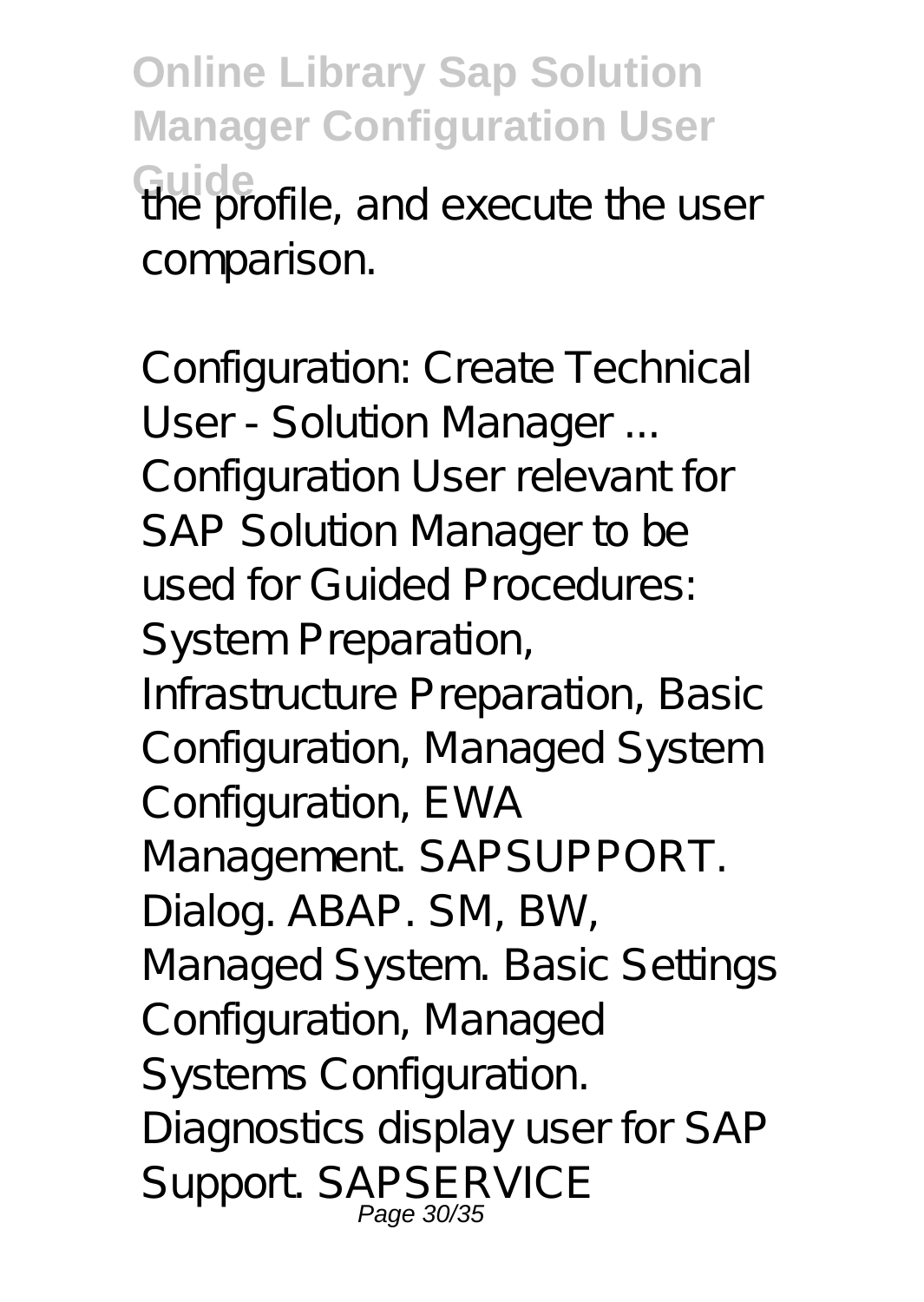**Online Library Sap Solution Manager Configuration User Guide**

SAP Help Portal Environment. For our example: SAP PO on NetWeaver 7,5 (Client: 000) Dual-stack SAP Solution Manager\* 7.2 (Clients: 000 and default) \* SAP Solution Manager – Transport domain controller for CTS+ Resolution

Configure CTS+ for SAP PO system. SolMan 7.2 as a domain ...

Solution Manager system is set as Production System in step 'Define System Role' in System Preparation. Logging onto the system with the admin user e.g. solman\_admin and start the Page 31/35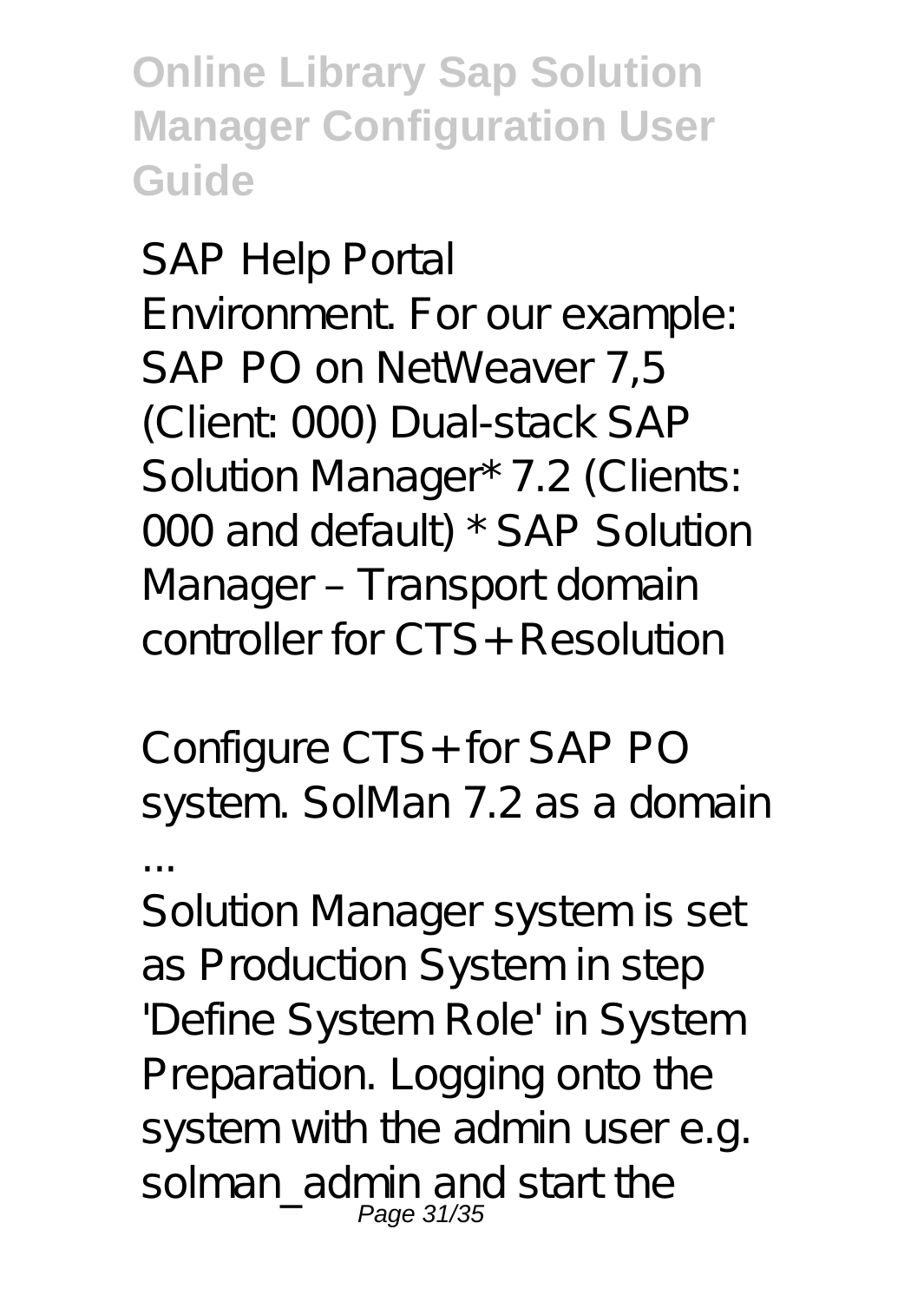**Online Library Sap Solution Manager Configuration User** Guide<br>**transaction solman\_setup Then a** warning about user authorization might occur as below

2365884 - Warning "User SOLMAN ADMIN has no user ... - SAP

SAP Solution Manager offers a guided configuration. You can access it with transaction code SOLMAN SETUP or with the launchpad tile Configuration - All Scenarios. It allows an easy and fast step-by-step configuration of SAP Solution Manager. So it is easy to keep track of the open and performed tasks.

Home - SAP Solution Manager Page 32/35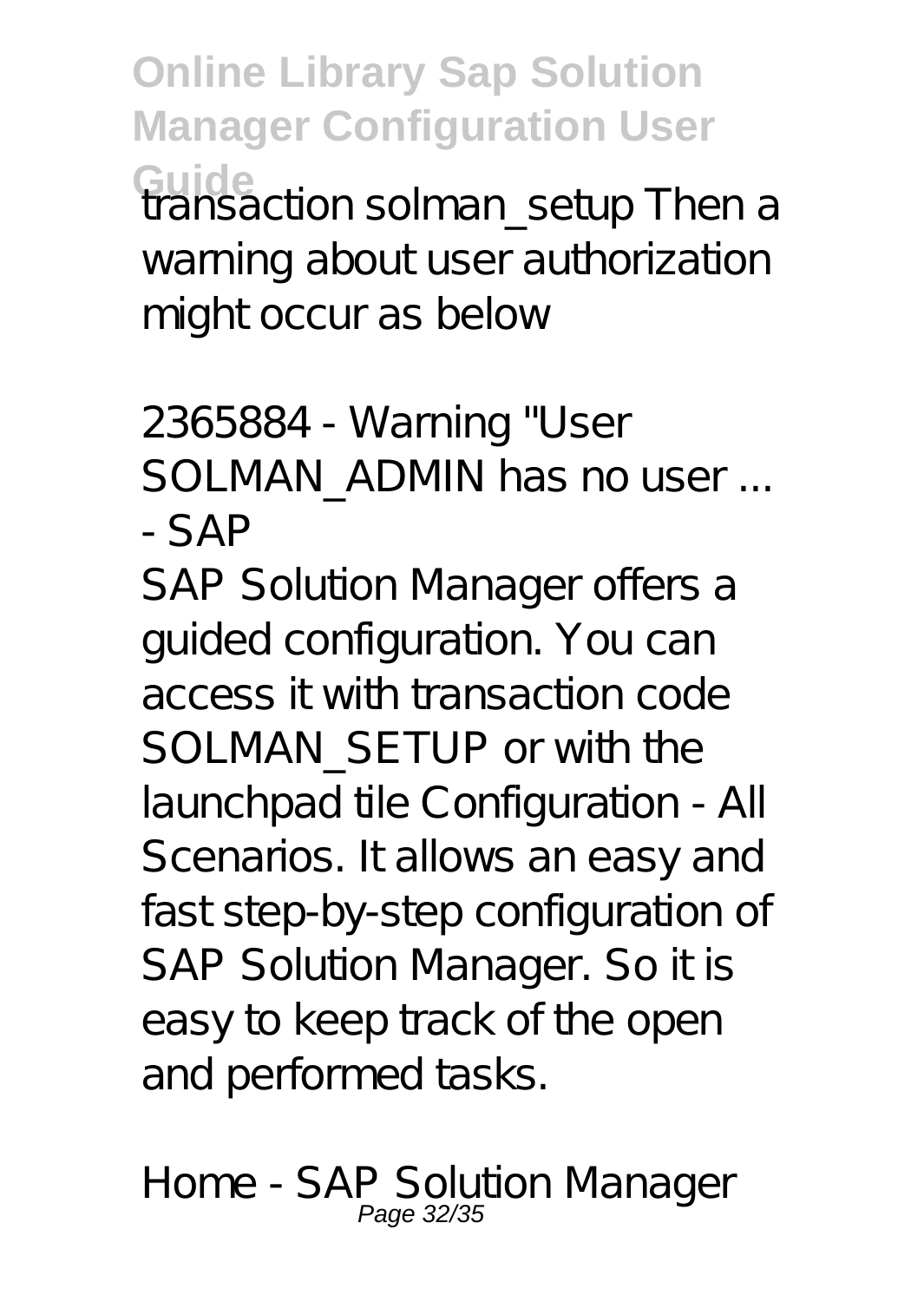**Online Library Sap Solution Manager Configuration User Guide** Setup - Community Wiki P1 system, P2, User Management, Tech User, Solman 7.2, Technical User, Technical Communication User , Support Hub User, tech-user, techuser, communication user. Support Hub user, tech-user, KBA , tech user , XX-SER-SAPSMP-USR , User Administration , XX-SER-NET , Network connection , SV-SMG-INS-CFG-SYP , System Preparation , SV-SMG-SVC , Administration of Service Connections with ...

2174416 - Creation and activation of Technical ... - SAP Page 33/35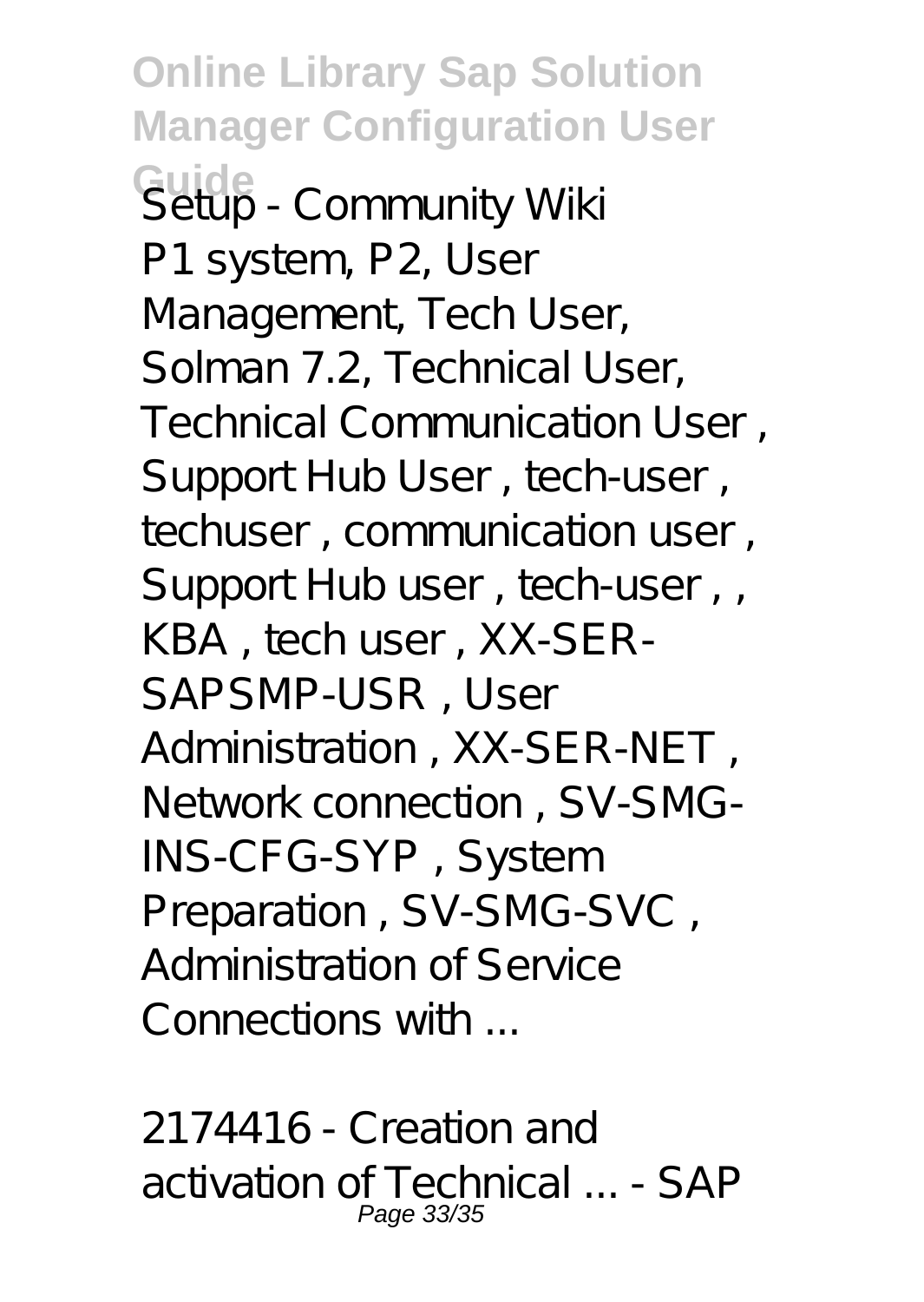**Online Library Sap Solution Manager Configuration User** Guide<br>Configuration Validation in SAP Solution Manager enables you to determine whether the systems in your landscape are configured consistently and in accordance with your requirements. You can check the current configuration of a system in your landscape using a defined target state (target system) or compare it with an existing system.

Configuration Validation - SAP Managed Systems Configuration With the Managed Systems Configuration, you connect the required systems to SAP Solution Manager, by default you will see the Solman ABAP Page 34/35